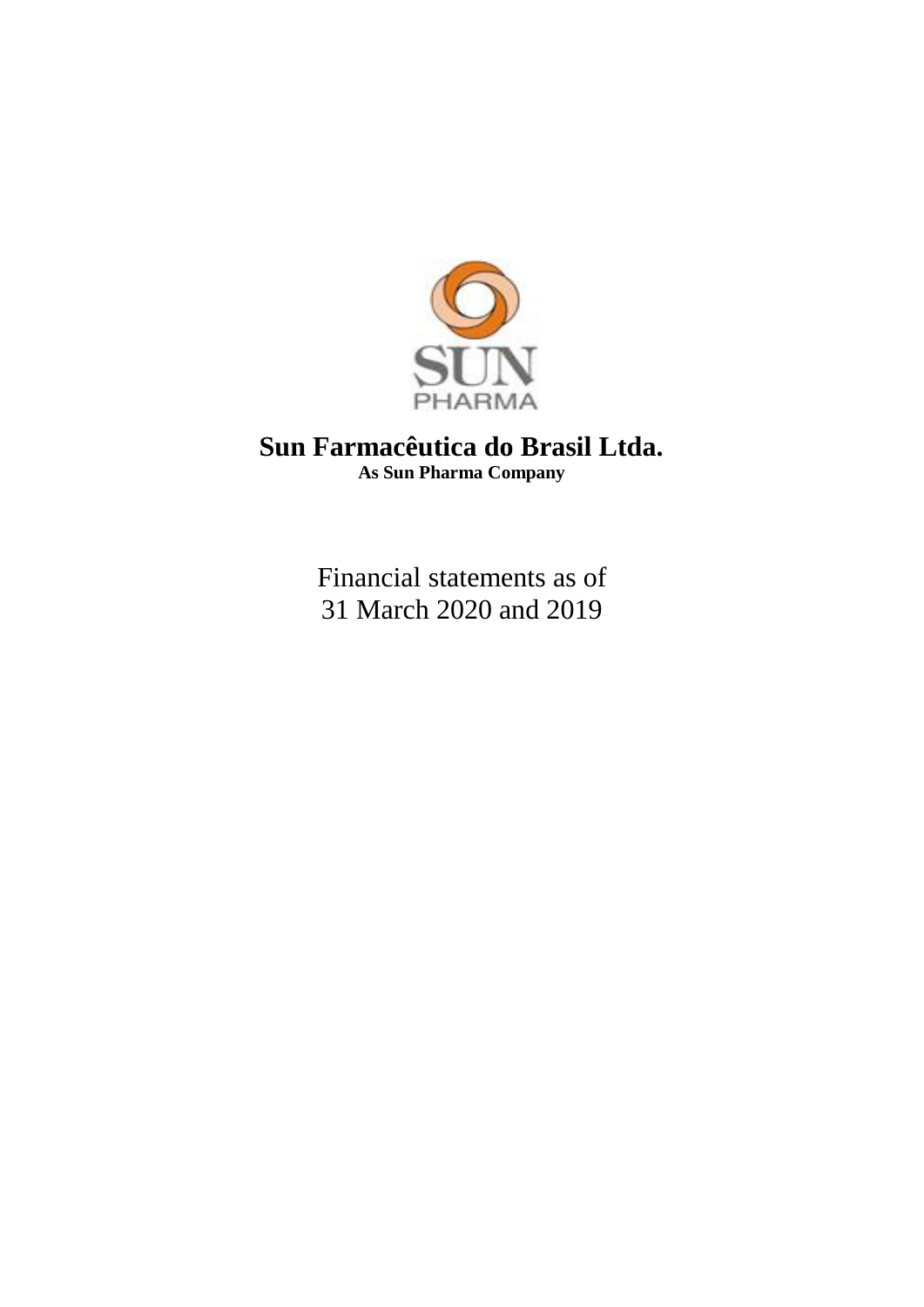

# **Content**

Independent Auditors' Report

Balance Sheet

Profit and Loss Statements

Statements of changes in Shareholders' equity

Statements of Cash Flow

Notes to Accounts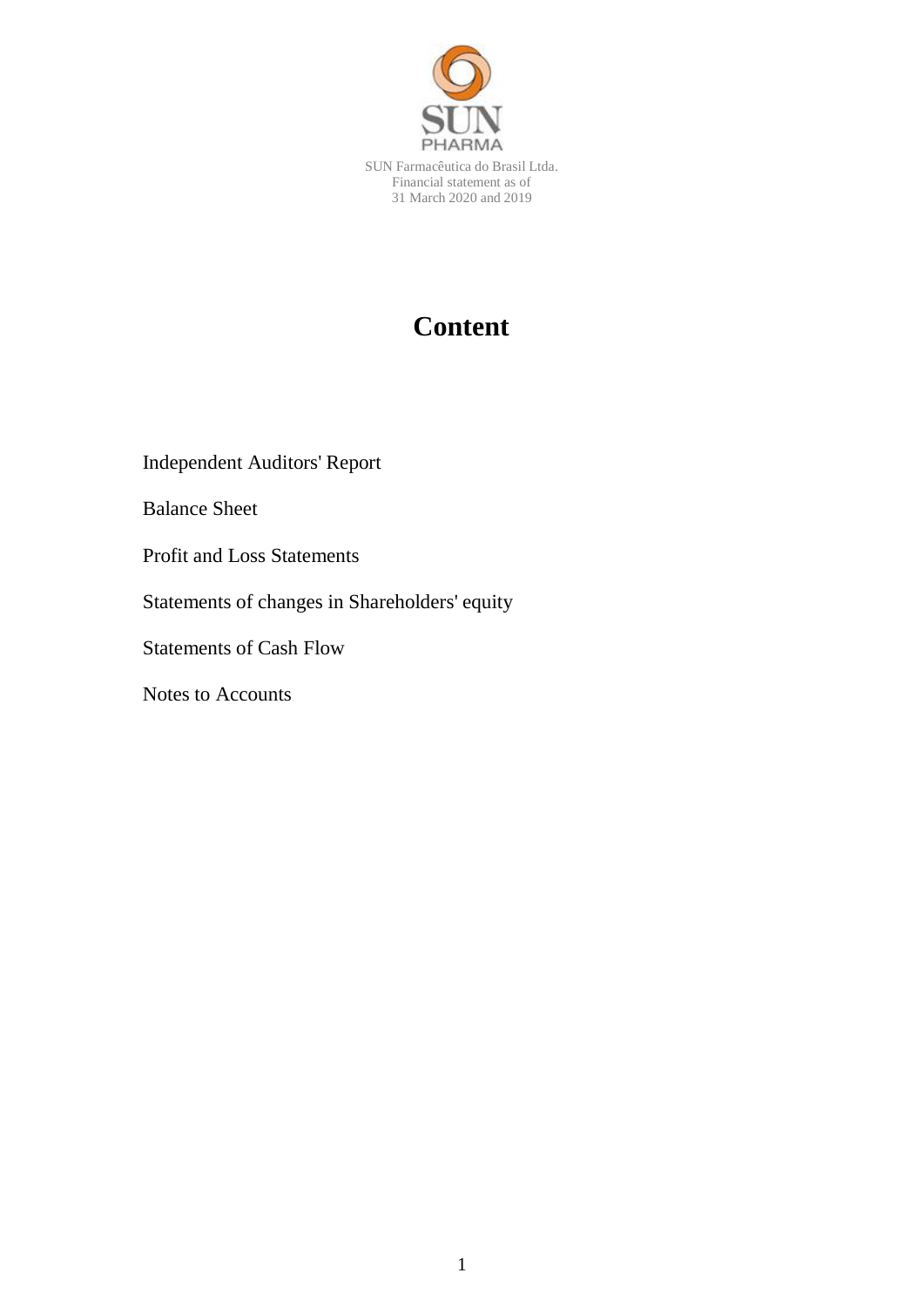

# **INDEPENDENT AUDITORS' REPORT**

**To The Quotaholders and Executive Board of SUN Farmacêutica do Brasil Ltda. Goiânia - GO**

# **Opinion**

1. We have examined the financial statements of **SUN Farmacêutica do Brasil Ltda.**, which comprise the balance sheet as of March 31, 2020 and the respective statements of operations, changes in quotaholders' equity and cash flows for the year then ended, and other accompanying notes to the financial statements and a summary of significant accounting practices.

2. In our opinion, financial statements referred in paragraph above *represent fairly*, in all material respects, the financial position of **SUN Farmacêutica do Brasil Ltda.** as of March 31, 2020, the performance of its operations and its cash flows for the year then ended, in accordance with accounting practices adopted in Brazil.

#### **Base for Opinion**

3. Our audit was conducted in accordance with Brazilian and international standards on auditing. Our responsibilities, in accordance with these standards, are described in the following section, "Auditor's responsibility for the audit of the financial statements". We are independent in relation to the Company, according to the relevant ethical principles established in the Accountants' Professional Code of Ethics and the professional standards issued by the Federal Accounting Council, and we comply with the other ethical responsibilities according to these standards. We believe that the audit evidence we have obtained is sufficient and appropriate to provide a basis for our audit opinion.

#### **Emphasis**

4. During the year ended March 31, 2020, the Company had an unsecured liability scenario over assets of R\$ 184,069. These financial statements have been prepared under the assumption that the Company will continue as a going concern. The Company's management has no intention of discontinuing its operations and, therefore, the financial statements do not include any adjustments to Asset or Liability accounts that might be required in the event of discontinuation of operations. As a mitigating circumstance, therefore, out of the total current and non-current liabilities, R\$ 238,343, are borrowings and supplies taken from controlling shareholders or related parties, and the rest of the liabilities with third parties is perfectly supported by current factor liquidity index at 5,37.

#### **Management's responsibility and governance for the financial statements**

5. The Company's management is responsible for the preparation and adequate presentation of the financial statements in accordance with the accounting practices adopted in Brazil, and the internal controls it deemed necessary to enable the preparation of these financial statements free of material misstatements, regardless of whether caused by fraud or error.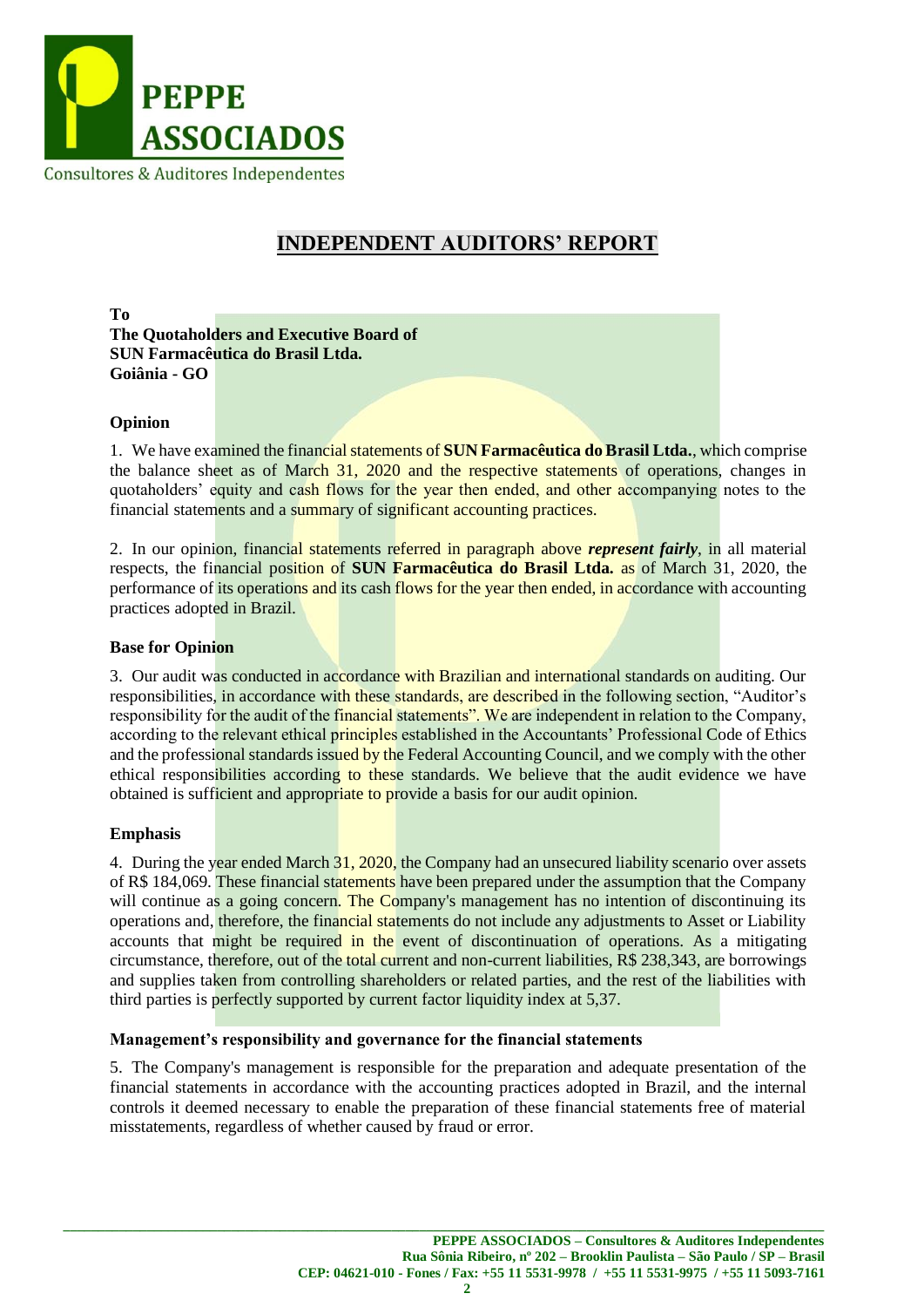

6. In the preparation of the financial statements, management is responsible for evaluating the Company's ability to continue as a going concern, disclosing, when applicable issues related to the continuity of its operations and the use of this accounting base in the preparation of the financial statements, unless management has decided to settle the Company or to discontinue its operations, or does not have any realistic alternative to prevent the discontinuance of operations.

7. The ones responsible for the Company's governance are those with responsibility for overseeing the process of preparation of the financial statements.

### **Auditor's responsibilities for the audit of the financial statements**

8. Our purposes are to obtain reasonable assurance that the financial statements, taken as a whole, are free from material misstatement, whether caused by fraud or error and to issue audit report containing our opinion. Reasonable assurance is a high level of assurance, but not a guarantee that an audit conducted according to the Brazilian and international auditing standards will always detect any material misstatements. The misstatements may result from fraud or error and are considered relevant when, individually or in conjunction, they may affect, from a reasonable standpoint, economic decisions of the users based on such financial statements.

9. As part of an audit conducted according to the Brazilian and international auditing standards, we exercise professional judgment, and maintain professional skepticism during the audit. In addition:

- We identify and evaluate the risks of material misstatements in the financial statements, whether due to fraud or error, plan and perform audit procedures in response to such risks, as well as obtain appropriate and sufficient audit evidence to base our opinion. The risk of not detecting material misstatement caused by fraud is higher than that caused by error, since fraud may involve the act of deceiving the internal controls, collusion, forgery, omission or intentional misrepresentations.
- We obtained understanding of the internal controls relevant to audit in order to plan audit procedures appropriate to the circumstances, but not with the aim to express opinion on the effectiveness of the internal controls of the Company.
- We evaluated the fairness of the accounting policies used and the reasonableness of the accounting estimates and respective disclosures made by management.
- We take conclusion on the adequacy of adoption by management of the accounting basis of the ability to continue as going concern, and, based on the obtained audit evidences, whether there is a significant uncertainty in relation to Company's ability to continue as going concern. If we conclude that there is a significant uncertainty, we shall call attention in our audit report to the respective disclosures in the financial statements or include a modification in our opinion, if the disclosures are inadequate. Our conclusions are based on audit evidences obtained to the date of our report. However, future events or conditions may cause the Company not to continue as going concern.
- We evaluate the general presentation, structure and content of the financial statements, including disclosures and if the financial statements represent the corresponding transactions and events in compliance with the purpose of fair presentation.

10.We communicate with those responsible for governance with respect to, among other aspects, the planned scope, time of the audit and significant audit findings, including possible material weaknesses in internal controls identified by us during our work.

São Paulo, May 20 2020.



**Paulo Cesar R.Peppe Hélio Márcio Rodrigues Gomes Accountant CRC-SP nº 1SP095009/O-5 Accountant CRC-SP nº 1SP195873/O-2**

**\_\_\_\_\_\_\_\_\_\_\_\_\_\_\_\_\_\_\_\_\_\_\_\_\_\_\_\_\_\_\_\_\_\_\_\_\_\_\_\_\_\_\_\_\_\_\_\_\_\_\_\_\_\_\_\_\_\_\_\_\_\_\_\_\_\_\_\_\_\_\_\_\_\_\_\_\_\_\_\_\_\_\_\_\_\_\_\_\_\_\_\_\_\_\_\_\_\_\_\_\_\_\_\_\_\_\_\_\_**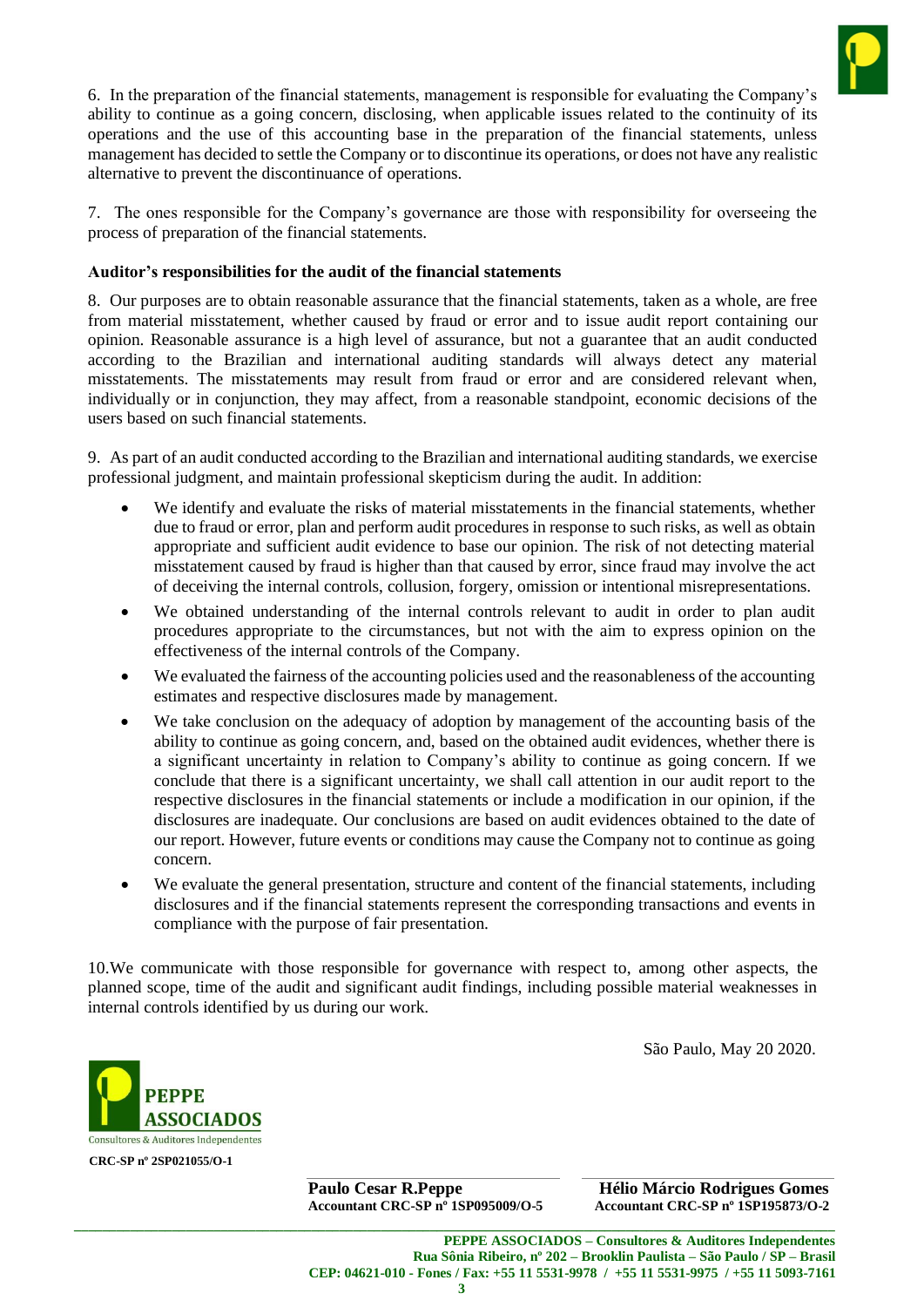

# Sun Farmaceutica do Brasil Ltda.

# Balance sheet ended as of 31 March 2020 and 31 March 2019

(In Thousands of Brazilian Reais)

| Asset                               | Note | 31/Mar-2020 | 31/Mar-2019 | Liability                                    | Note | 31/Mar-2020 | 31/Mar-2019 |
|-------------------------------------|------|-------------|-------------|----------------------------------------------|------|-------------|-------------|
| <b>Current</b>                      |      |             |             | <b>Current</b>                               |      |             |             |
| Cash and cash equivalents           |      | 1.073       | 433         | Suppliers                                    | 9    | 48.298      | 38.770      |
| Other investments                   |      | 25.194      | 4.706       | Taxes and contributions payable              | 11   | 1.566       | 2.124       |
| Accounts receivables from customers |      | 12.526      | 14.433      | Salaries and holiday payable                 |      | 2.518       | 1.967       |
| Inventories                         | 6    | 17.918      | 27.139      | Other provision                              | 12   | 5.305       | 5.814       |
| Current tax assets                  |      | 276         | 168         | Other accounts payable                       |      | 1.258       | 2.085       |
| Other accounts receivable           |      | 207         | 305         |                                              |      |             |             |
| <b>Total of current assets</b>      |      | 57.194      | 47.184      | <b>Total of current liabilities</b>          |      | 58.944      | 50.760      |
| Non-current                         |      |             |             | Non-current                                  |      |             |             |
| Fixed assets                        | 8    | 7.801       | 6.800       | Provision for contingencies                  | 13   | 119         | 246         |
| Intangible Assets                   |      | 165         |             | Lease rental Agreement - Office and Vehicles |      | 120         | 0           |
| <b>Total of non-current assets</b>  |      | 7.967       | 6.803       | Loans                                        | 10   | 190.045     | 142.449     |
|                                     |      |             |             | Total of non-current liabilities             |      | 190.284     | 142.695     |
|                                     |      |             |             | Net Equity                                   |      |             |             |
|                                     |      |             |             | Share Capital                                |      | 5.573       | 5.573       |
|                                     |      |             |             | Accumulated losses                           |      | (189.642)   | (145.041)   |
|                                     |      |             |             | Total of net equity                          |      | (184.069)   | (139.468)   |
| <b>Total of assets</b>              |      | 65.160      | 53.987      | Total of liabilities and net equity          |      | 65.160      | 53.987      |
|                                     |      |             |             |                                              |      |             |             |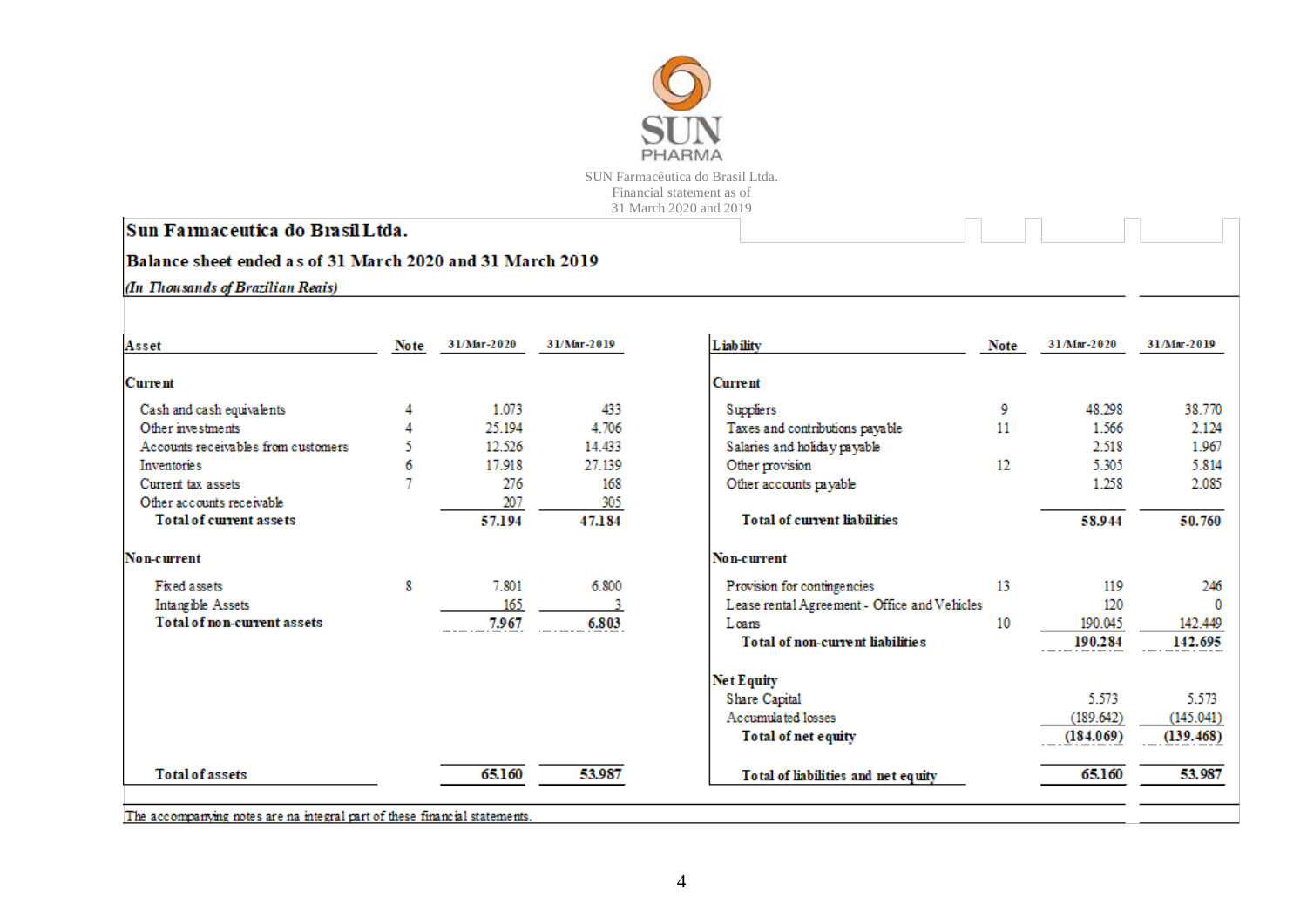

# **Sun Farmaceutica do Brasil Ltda.**

# **Statements of Income**

# **Fiscal Years ended as of 31 March 2020 and 31 March 2019**

*(In thousands of Brazilian Reais)*

|                                                      | <b>Note</b> | 31/Mar-2020 | 31/Mar-2019 |
|------------------------------------------------------|-------------|-------------|-------------|
| <b>Operating Revenue</b>                             | 15          | 112.229     | 72.169      |
|                                                      |             |             |             |
| Cost of goods sold and services rendered             |             | (61.401)    | (32.802)    |
| <b>Gross Profit</b>                                  |             | 50.828      | 39.368      |
| <b>Operating expenses</b>                            |             |             |             |
| <b>Sales</b>                                         | 16          | (3.833)     | (4.695)     |
| Administrative and General expenses                  | 17          | (32.477)    | (27.835)    |
| Other operating (expenses) income                    |             | 939         | 718         |
| Earnings before net financial (expenses) revenue and |             |             |             |
| taxes                                                |             | 15.457      | 7.556       |
| Financial expenses                                   |             | (57.383)    | (26.549)    |
| Financial revenues                                   |             | 602         | 638         |
| Net financial (expenses) revenue                     |             | (56.781)    | (25.911)    |
| <b>Results before taxes</b>                          |             | (41.324)    | (18.355)    |
| Income tax and social contribution                   |             | (3.277)     | (3.864)     |
| Currente                                             |             | (2.344)     | (2.904)     |
| Deferred                                             |             | (933)       | (961)       |
| Income for the fiscal year                           |             | (44.601)    | (22.220)    |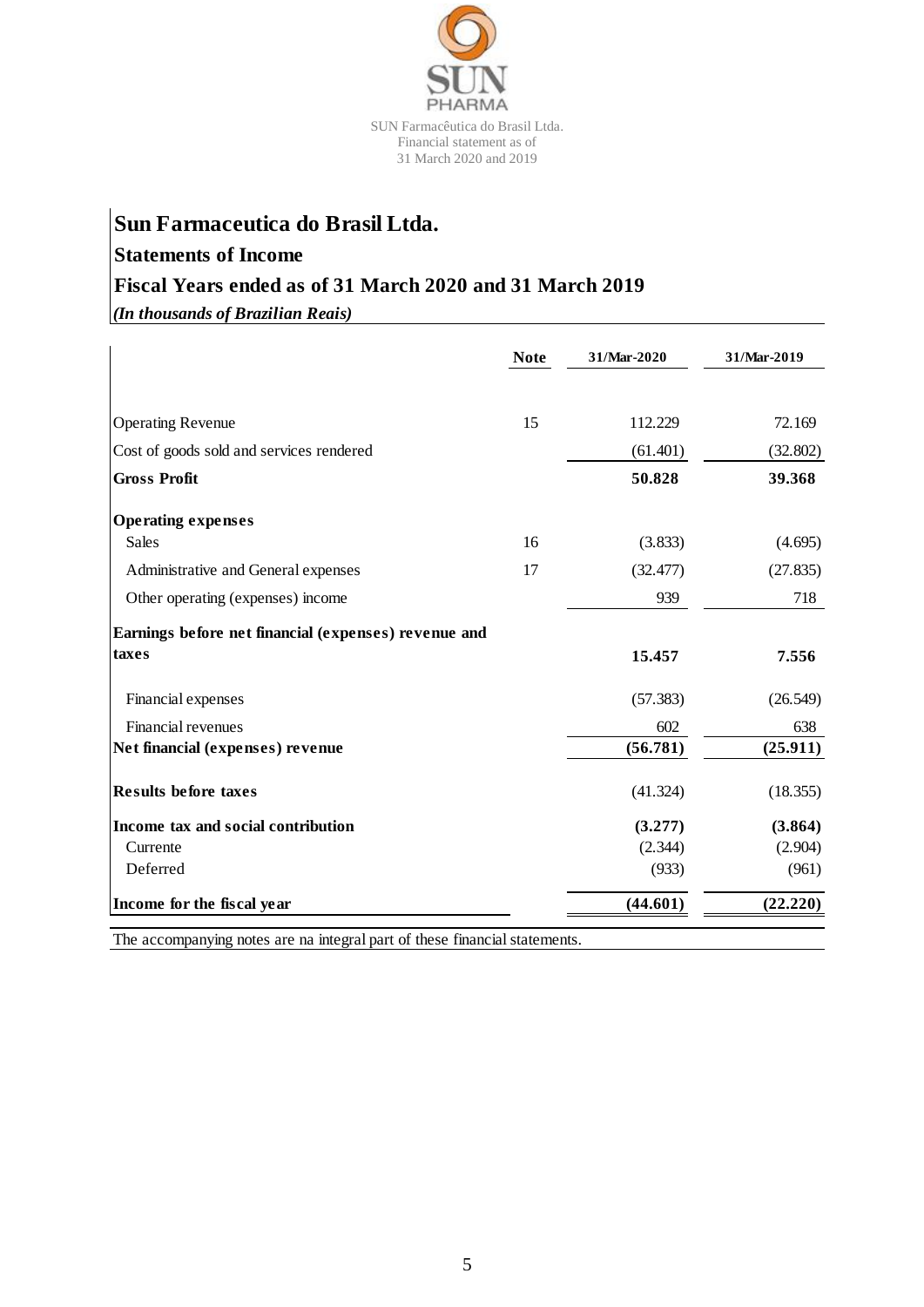

# **Sun Farmaceutica do Brasil Ltda.**

# **Statements of changes in stockholders´ equity**

# **Fiscal years ended as of 31 March 2020 and 31 March 2019**

*(In thousands of Brazilian Reais)*

|                                                             | <b>Share</b><br>Capital | <b>Accumulated</b><br>losses | <b>Total</b>          |
|-------------------------------------------------------------|-------------------------|------------------------------|-----------------------|
| Balance as of 31 of March de 2017                           | 5.573                   | (112.756)                    | (107.183)             |
| Results for the period                                      |                         | (10.065)                     | (10.065)              |
| Balance as of 31 of March de 2018<br>Results for the period | 5.573                   | (122.821)<br>(22.220)        | (117.248)<br>(22.220) |
| Balance as of 31 of March de 2019                           | 5.573                   | (145.041)                    | (139.468)             |
| Results for the period                                      |                         | (44.601)                     | (44.601)              |
| Balance as of 31 of March de 2020                           | 5.573                   | (189.642)                    | (184.069)             |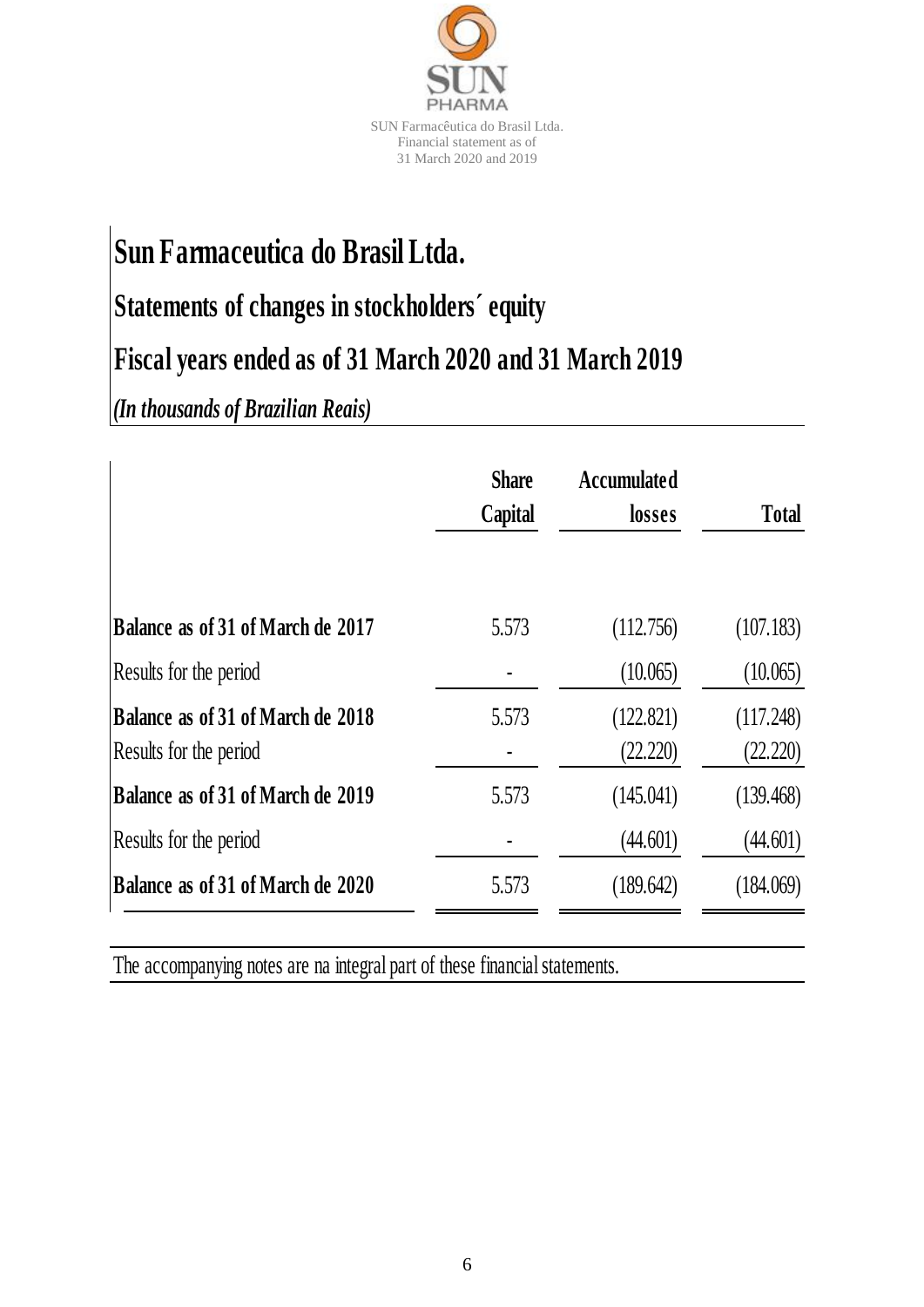

# **Sun Farmaceutica do Brasil Ltda. Statement of Cash Flows - Indirect method Fiscal years ended as of 31 March 2020 and 31 March 2019**

*(In thousands of Brazilian Reais)*

|                                                            | <b>Note</b> | 31/Mar-2020 | 31/Mar-2019 |
|------------------------------------------------------------|-------------|-------------|-------------|
| Cash flows from operating activities                       |             |             |             |
| Profit and (losses) before taxes                           |             | (44.601)    | (22.220)    |
| Adjusments for:                                            |             |             |             |
| Depreciation                                               |             | 1.048       | 703         |
| Amortization                                               |             | 21          | 5           |
| Impairment Test Adjustment                                 |             |             | 550         |
| Rental lease agreement - Vehicles and Office               |             | 221         |             |
| Provision for contingencies                                |             | (30)        | (23)        |
| Provision for doubtful receivables                         |             | 606         | 414         |
| Provision for inventory devaluation                        |             | (4.796)     | (740)       |
| Other provision                                            |             | 1.904       | 3.901       |
| Unrealized exchange rate variation                         |             | 57.308      | 24.372      |
| Provision for interest - intercompany                      |             |             | 2.107       |
| Result on fixed assets retirement                          |             | 160         | 25          |
| Tax benetit - refund                                       |             | (5.011)     | (2.671)     |
|                                                            |             | 6.830       | 6.425       |
| (Increase) decrease in assets and and liabilities          |             |             |             |
| Other Investment                                           |             | 59          | (35)        |
| Accounts receivables from customers                        |             | 1.908       | (7.498)     |
| Investories                                                |             | 9.221       | (20.775)    |
| Current tax assets                                         |             | (108)       | 652         |
| Other accounts receivables                                 |             | 97          | (87)        |
| Judicial Deposits                                          |             |             | (871)       |
| Taxes and contributions payable                            |             | (557)       | 462         |
| Salaries and charges payable                               |             | 551         | 403         |
| Suppliers                                                  |             | 9.527       | 17.690      |
| Other Provisions to payable                                |             | (509)       | 3.901       |
| Other accounts payable                                     |             | (827)       | 1.396       |
|                                                            |             | 19.362      | (4.762)     |
|                                                            |             | 26.192      | 1.663       |
| Interest paid on loans                                     | 18          |             |             |
| <b>Cash from operations</b>                                |             | 26.192      | 1.663       |
| Income tax and social contribution paid on the fiscal year |             | (2.854)     | (3.638)     |
|                                                            |             |             |             |
| Net cash from operating activities                         |             | 23.338      | (1.975)     |
| Cash flows from investments and financing activities       |             |             |             |
| Acquisition of fixed assets                                | 8           | (2.210)     | (262)       |
| Net cash used in financing activities                      |             | (2.210)     | (262)       |
| Increase in cash and cash equivalentes                     |             | 21.128      | (2.237)     |
| Statement of cash and cash equivalents reduction           |             |             |             |
| At the beginning of the fiscal year                        |             | 5.139       | 7.376       |
| At the end of the fiscal year                              | 4           | 26.267      | 5.139       |
|                                                            |             | 21.128      | (2.237)     |
|                                                            |             |             |             |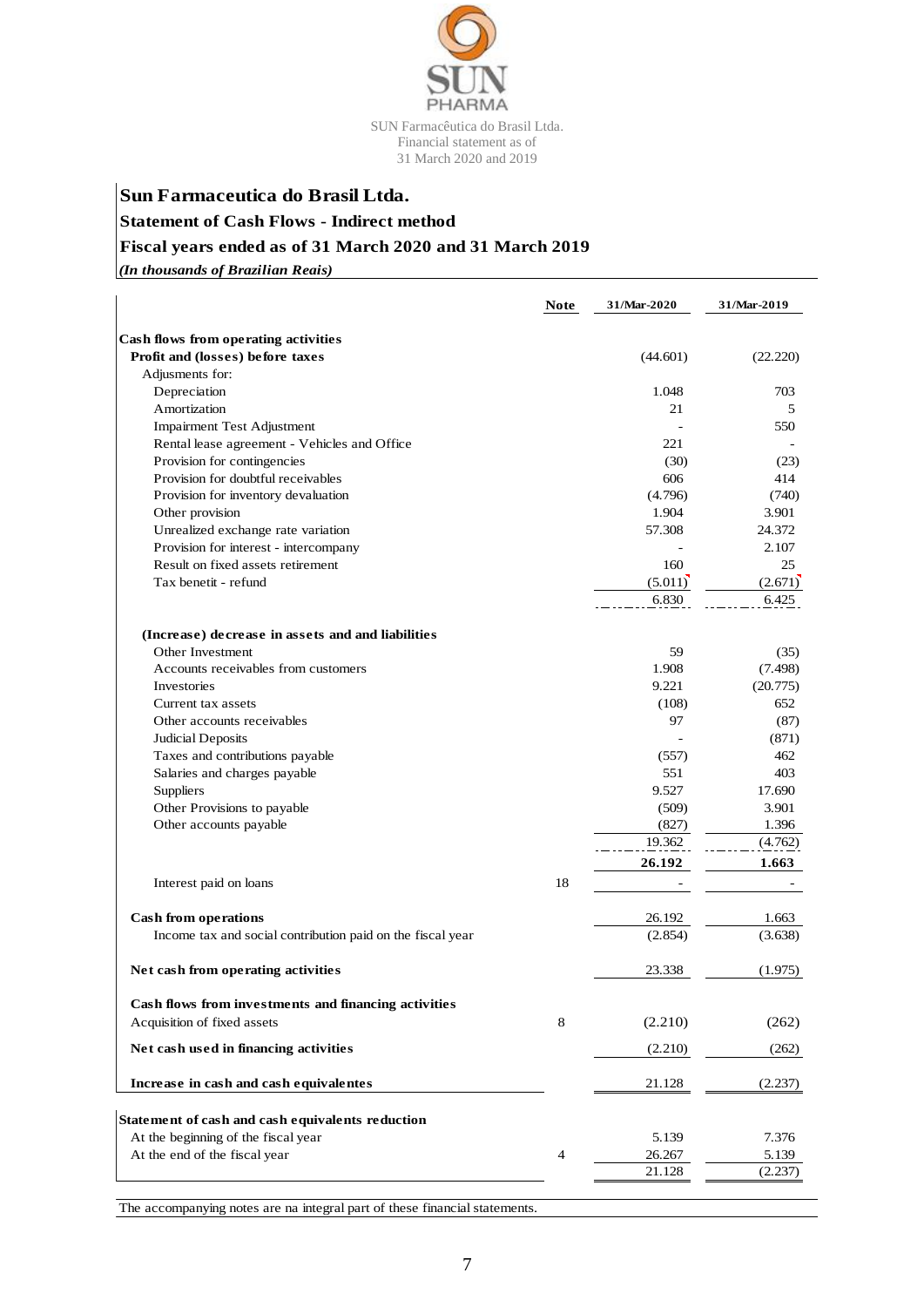

# **Explanatory notes to financial statements**

*(In thousands of Brazilian Reais)*

# **1 -** *Operating context*

SUN Farmacêutica do Brasil Ltda., founded on April 10, 2002, has its head office in the city of Goiânia - State of Goiás. Its corporate purpose is the manufacture, import, export and trade of pharmaceutical products in general, as well as the import, export and distribution of pharmaceutical supplies, medical devices and similar goods.

The company has a branch in the city of São Paulo - State of São Paulo, with the corporate purpose of Administrative office.

In November 2014, the shareholders decided by mutual agreement to change the corporate name of the company from TKS Farmacêutica do Brasil Ltda to SUN Farmacêutica do Brasil Ltda, and it henceforth bears the assumed name: SUN Farmacêutica do Brasil Ltda.

# **1.1 -** *Management plan for 2020 and 2019*

The balance sheet ended as of 31 March 2020 has a negative net worth of BRL 184.069 Mn, being the exchange rate the biggest impact.

Management believes that these values will be reversed in the coming years, considering the change in the commercial strategy adopted; until then it was used the continuous increase in sales, without taking into account the productive capacity of the head office, causing much loss of sales and consequent space with sales points.

Another important point is related to the authorization of drug products, as they are in on-going process of approval with the health regulatory agency, 17 new drugs, whose studies reveal that with the approvals, we will create a new marketing channel and the company that will revert the loss accumulated in the coming years.

# **2 -** *Presentation of the Financial Statements*

The financial statements were prepared in accordance with accounting practices adopted in Brazil and comprise the period from April to March, having their issue authorized by the Board on 08 May 2020.

The Company adopts the Law no. 6.404/76 and its amendments introduced by Law no. 11.638/07, which modified, revoked and introduced new provisions to the Brazilian Companies Law.

The aforementioned law aimed, mainly, to update the Brazilian corporate law to allow the process of convergence of accounting practices adopted in Brazil with those comprised in the International Financial Accounting Standards (IFRS).

# **2.1** *Functional currency and presentation currency*

The financial statements are presented in Brazilian Real, which is the functional currency of the Company. All financial information presented in Real have been rounded up to the nearest thousands, except where indicated otherwise.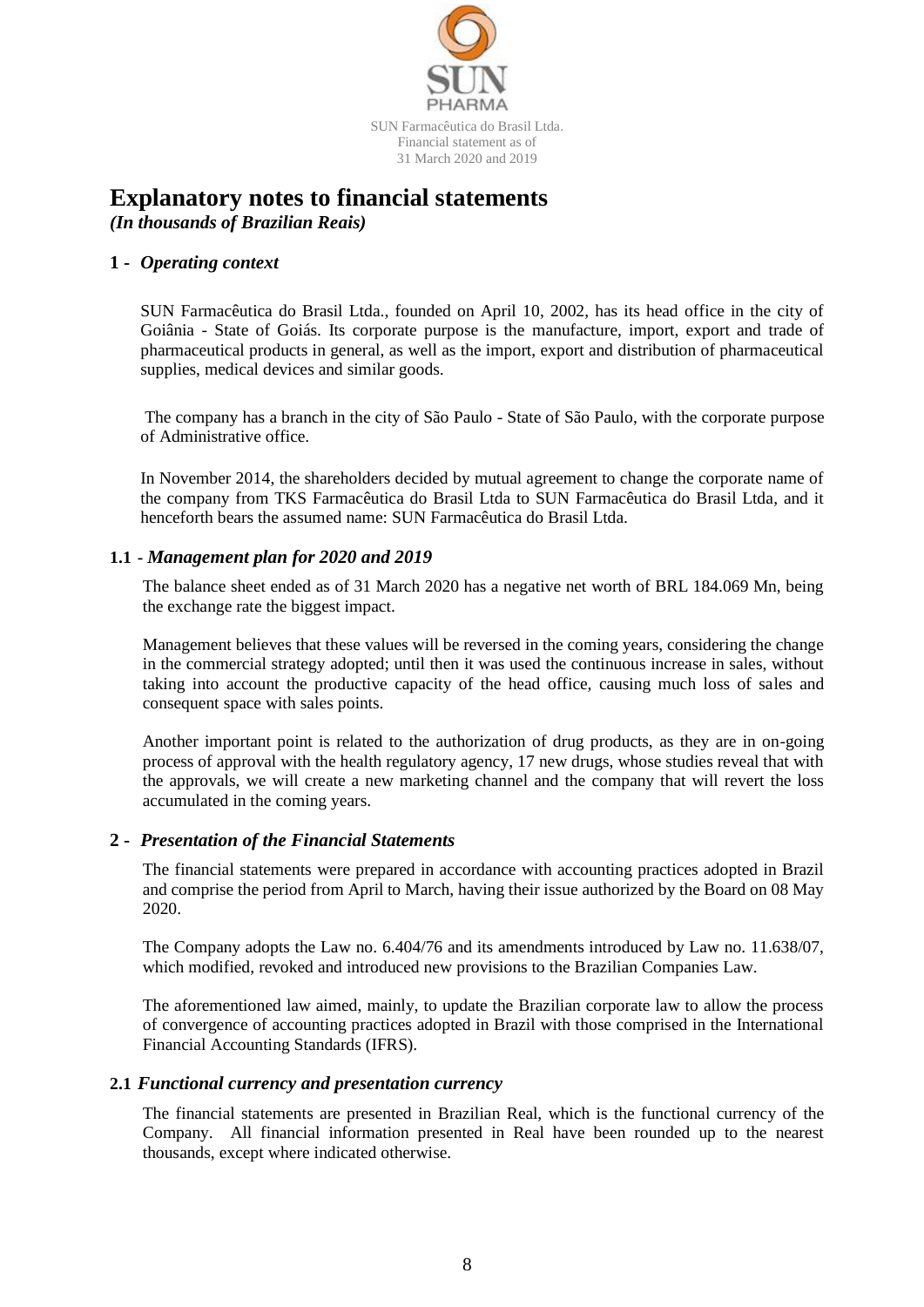

### *2.2 Use of estimates and judgments*

The preparation of financial statements in accordance with the accounting practices adopted in Brazil requires that the Management of the Company to make judgments, estimates and assumptions that affect the application of accounting policies and the reported values of assets, liabilities, revenues and expenses. Actual results could differ from those estimates.

Estimates and assumptions are reviewed in a continuous way. Revisions with respect to accounting estimates are recognized in the period in which the estimates are revised and in any future periods affected.

The information on assumptions and estimates that have a significant risk of result in material adjusting within the next few years are included in the following explanatory notes:

- Note 5 Provision for doubtful receivables
- Note 6 Provision for inventory obsolescence
- Note 8 Review of the of the fixed asset useful life

Note 13 - Provision for contingencies

### *3 Summary of Significant Accounting Policies*

#### *a. Determination of Net Income*

Net income of operations of the company are established in accordance with the accounting of competence of exercises, which covers the period from April to March of each year.

Operating revenues from the sale of products, as well as costs and expenses are recognized in the outcome as a function of its implementation, i.e., when there is convincing evidence that the risks and benefits more significant and inherent to ownership have been transferred to the purchaser.

#### **a. Cash and cash equivalents**

Cash and cash equivalents include cash in hand, balances in current bank accounts and financial investments of high liquidity. The financial investments are recorded at cost, plus income earned during the financial year, duly regulated by the central bank of Brazil.

#### **b. Accounts receivable from customers**

Accounts receivable from customers are initially recorded by the invoiced value, including their direct taxes, tax liability of the Company, minus the taxes withheld at source, of which are considered as tax credits.

The provision for credit losses was made at an amount considered sufficient by the Management to compensate for any losses on the realization of the credits earned more than 12 months and or when identified the inability of recovery.

As provided in the CPC12, adjustment to the present value was not registered by virtue of not having material effect on the financial statements.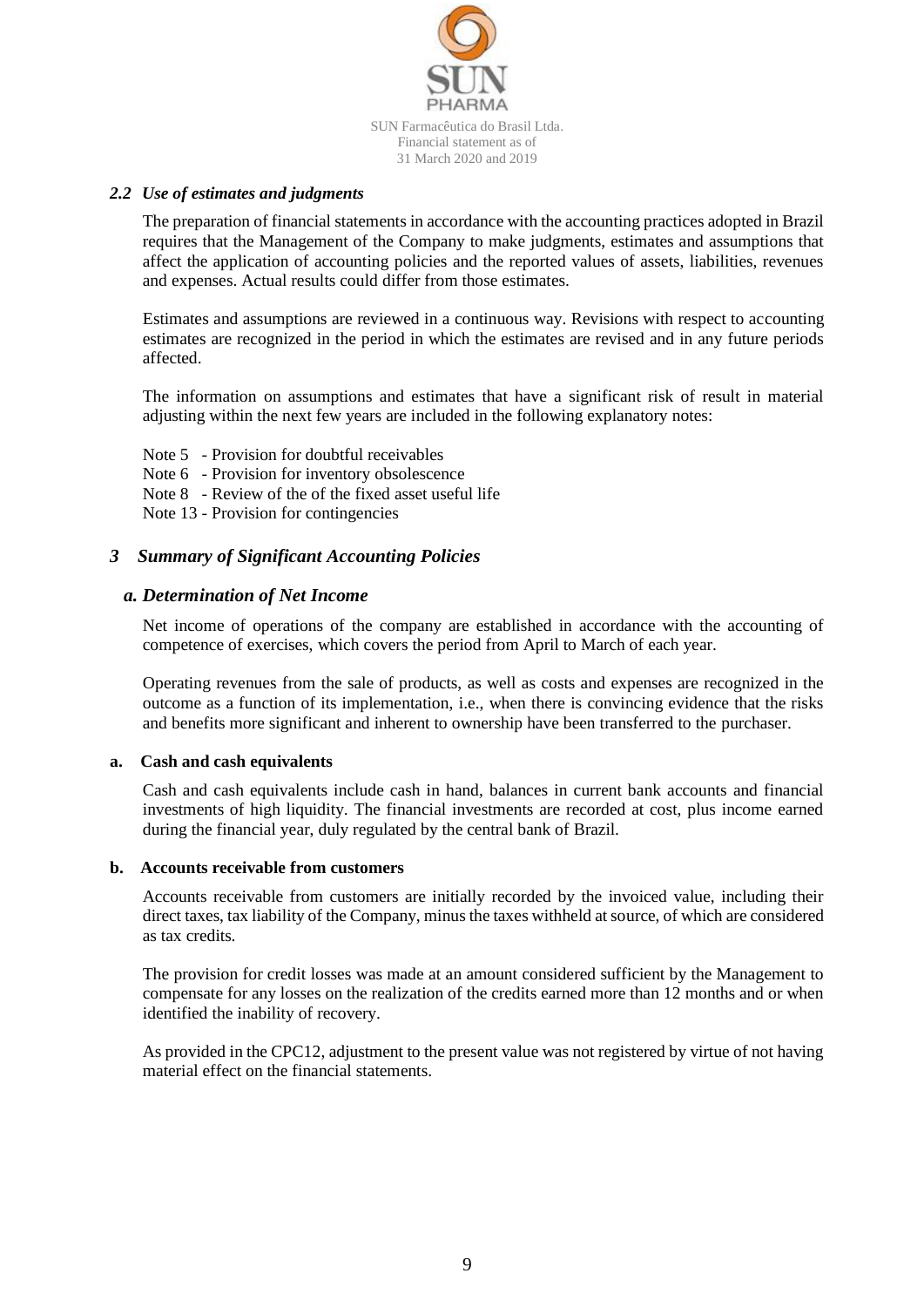

#### **c. Inventories**

Inventories are stated on the basis of historic cost of acquisition and production, plus expenses relating to transport, storage and non-recoverable taxes. In the case of industrialized products, under elaboration and finished, the inventory includes the manufacturing overheads based on the normal capacity of production. The cost is determined by the weighted average cost. The values of inventories recorded does not exceed the net value of realization. The net realization value, which corresponds to the estimated selling price in the ordinary course of business, less the actual costs of completion and those necessary to make the sale.

In accordance with restrictions imposed by the state of Goiania, in confronting of the Covid-19 pandemic, we did not make physical inventory of the goods in stock, and as historically there have never been main differences in counts, unidentified risk as to the numbers reported here.

#### **d. Fixed asset**

#### **Fixed assets**

Items of fixed asset (property, plant and equipment) are measured at historic cost of acquisition or construction, less accumulated depreciation and loss of reduction to the recoverable amount (impairment), if applicable.

The cost includes expenditure that is directly attributable to the acquisition of an asset. The cost of assets constructed by the company itself includes the cost of materials and labor, other direct costs to place the asset in the location and condition necessary for these to be capable of operating in the manner sought by the management, the costs of dismantling and restoration of the site where these assets are located.

The improvement in third parties' properties are amortized in accordance with the duration of the lease contract.

Gains and losses on disposal of an item of property, plant and equipment are calculated by comparison between the resources deriving from disposal with the carrying amount of property and are recognized net inside of other revenues in the result.

Other costs are capitalized only when there is an increase in the economic benefits of the item of fixed asset. Any other type of expense is recognized in the result as an expense when incurred.

#### **Depreciation**

Depreciation is calculated on the depreciable value, which is the cost of an asset, or other substitute value of the cost minus the residual value.

Depreciation is recognized in the results based on the straight-line method over the estimated useful lives of each part of an item of the fixed asset, since this method is that one that more closely reflects the pattern of consumption of future economic benefits embodied in the asset. Lands are not depreciated.

The estimated useful lives are as follows: **Years**

Machines and equipment 14 Furniture and utensils 12 IT equipment 10 Vehicles 12 Improvement in third parties' property 5

The depreciation methods were reviewed, and new rates will be adopted, each closing of the financial year and any adjustments are recognized as changes in accounting estimates.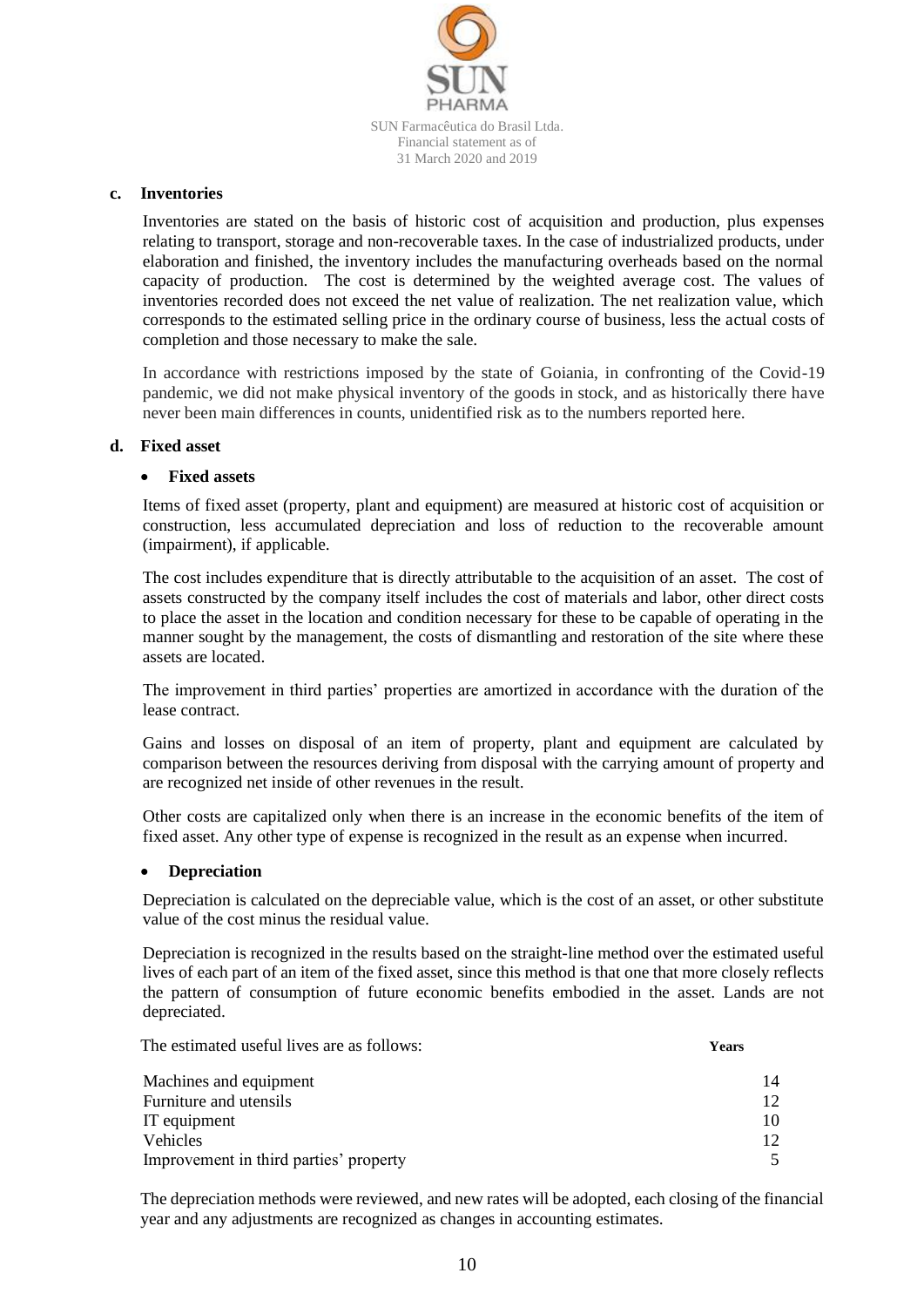

#### **Intangible Assets**

It is valued at cost of acquisition, less accumulated depreciation and losses by reducing the recoverable amount, when applicable.

The intangible asset of the company has defined life, composed by software. The record of depreciation is done in the demonstration of the income statement of the fiscal year, under the heading "Depreciation and amortization".

| The estimated useful life for the current fiscal and year is: | Years |
|---------------------------------------------------------------|-------|
| Software                                                      |       |

### **Reduction in the recoverable value of assets**

According to NBC TG 01 (R4) – Impairment of Assets – Related to IAS 36. Aims to ensure that the assets are not recorded accounted for a higher value than the one that can be recovered in time for use of the company's operations or its eventual sale.

### **e. Leasing Operation**

In line with the pronouncement of the new Accounting Standard on Leasing, through CPC 06 (R2) and in India (Where Sun's headquarters are located) from April 1, 2019 through Ind AS 116. It establishes principles for the recognition and measurement of leases, the purpose of which is to ensure relevant information that faithfully represents these transactions.

As part of a Big group, as of April 1, 2019, Sun Farmaceutica do Brasil Ltda . adhered to the referred norm, and began to treat the property rental according to its requirements. The company started to present its Assets - Right of Use (Net Present Value of the Lease Agreement) and it's Lease Liabilities (Net Present Value of the Lease Payable, updated by interest). The Right of Use is amortized over the term of the contract and its effects are reflected in the result.

# **f. Current and non-current liabilities**

The current and non-current liabilities are demonstrated by the known or calculated estimated plus, when applicable the corresponding charges, monetary variations and/or exchange rate incurred up to the date of the balance sheet.

# **g. Short-term benefits to employees**

Obligations of short-term benefits to employees are measured on an undiscounted basis and are incurred as expenses as the related service is provided.

Provision was made for the payment of bonuses on individual performance and was recognized by the amount expected to be paid under the plans of bonuses on money or participation in profits in the short term if the company has a legal or constructive obligation to pay this value in function of past service rendered by the employee, and the obligation can be estimated reliably.

#### **h. Loans and Financing**

The financial charges and the monetary indexations of the loans are accounted for on the basis of the period elapsing, being established in accordance with the terms of the contracts. Composed mainly by contracts aiming at the expansion of production capacity, as well as modernization, as well as to meet working capital needs.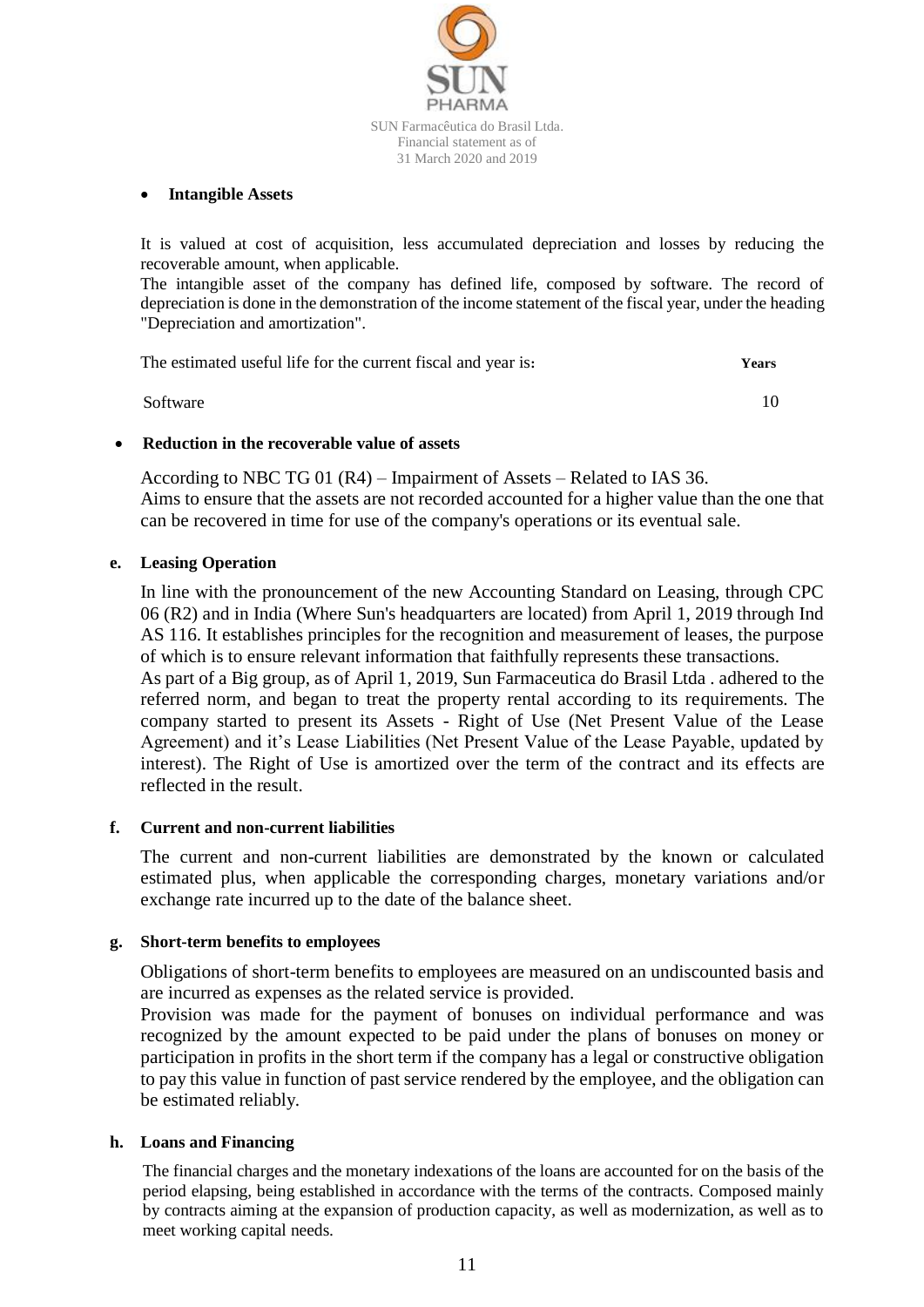

#### **i. Provisions**

A provision is recognized in the balance sheet when the company has an obligation or as a result of a past event, and it is probable that an economic resource will be required to settle the obligation. Provisions are recorded taking as a basis the best estimates of the risk involved.

#### **j. Income tax and social contribution**

The fiscal year for calculation of income tax is determined by law, and comprises the period counting from January to December, unlike the corporate year depicted in the financial statements, which comprises the period from April to March.

The income tax and social contribution of current and deferred charges are calculated on the basis of rates of 15%, plus an additional 10% on the taxable profit surplus of BRL 240 for income tax and 9% on taxable profit for social contribution on net profits and consider the offsetting of tax losses and negative social contribution base, limited to 30% of the real profit.

The current tax is the tax payable or receivable expected on the taxable profit or loss for the year, the tax rates enacted or substantively enacted at the date of presentation of the financial statements and any adjustment to tax payable in relation to previous years.

The Company does not recognize the Income Tax and Social Contribution, of deferred tax assets on tax loss and negative base of social contribution, and also on temporary differences between the tax base of assets and liabilities and their respective accounting value. The deferred active Income Tax and Social Contribution are recognized based on the expected generation of future taxable profits. Deferred tax is measured by the tax rates that are expected to be applied to temporary differences when they reverse, based on laws that have been enacted or substantively enacted by the date of presentation of the financial statements.

The Company does not have any value recorded with respect to income tax and social contribution deferred during the fiscal year, due to expected generation of future taxable profits.

#### **k. Financial Instruments**

The financial instruments are only recognized as from the date on which the company becomes part of the contractual provisions of the financial instruments. When recognized, are initially recorded at its fair value plus transaction costs that are directly attributable to the acquisition or contracting. On 31 March 2019, the accounting value of the financial instruments of the company, represented mainly by cash, accounts receivable, accounts payable to suppliers and loans with financial institutions and related companies were equivalent to its market value. The company does not use financial instruments in exchange operations of indices (SWAP) or involving operations in the form of derivatives risk. Other Assets and Liabilities

An asset is recognized in the balance sheet when it is probable that future economic benefits will be generated in favor of the company and its cost or value can be measured with security.

The current and non-current liabilities are demonstrated by the known or calculated values plus, when applicable the corresponding charges and monetary variations incurred up to the date of the balance sheet.

Provisions are recorded taking as a basis the best estimates of the risk involved. The financial statements therefore include various estimates based on objective and subjective factors, based on the judgment of the management for the determination of appropriate values to be recorded. The settlement of transactions involving these estimates may result in divergent values of the recorded in the financial statements due to the inaccuracies inherent to the process of determining them, for which reason the management periodically revise such estimates and assumptions.

Estimates and assumptions are used in the selection of the useful lives of the assets, for the constitution of adjustment for the possible risk of not carrying out their accounts receivable, as well as in the analysis of other risks for the determination of other provisions, including the contingent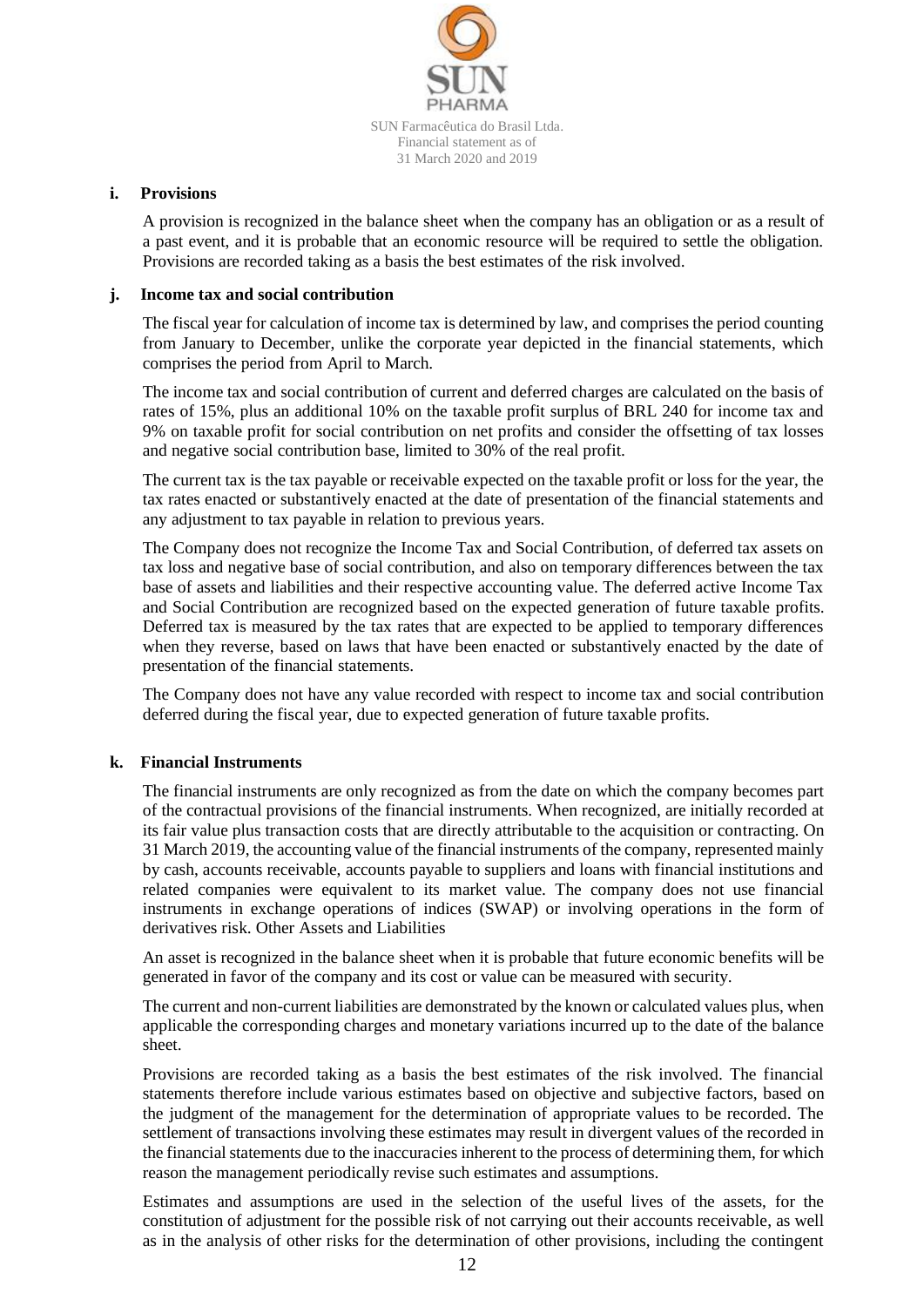

liabilities and other similar, in addition to the valuation of financial instruments and other assets and liabilities on the balance sheet date.

The realizable rights and obligations are classified as Current when their realization or settlement occur within twelve months following the date of presentation of the financial statements. Otherwise, they are shown as Non-current.

#### *4 Cash and cash equivalents*

|                                       | 2020   | 2019  |
|---------------------------------------|--------|-------|
| Cash                                  |        | 3     |
| <b>Banks</b>                          | 1.070  | 430   |
| Other investments (Short Investments) | 25.194 | 4.706 |
| <b>Total</b>                          | 26.267 | 5.139 |

The variation of cash and cash equivalents is directly linked to sales increased along the year, reflecting the trade receipts, where excess cash is being invested in short-term investment, with the Local rate being 3.75% p y.

### *5 Accounts receivable from customers*

Accounts receivable from customers are initially recorded by the invoiced value, including their direct taxes, tax liability of the Company, minus the taxes withheld at source, of which are considered as tax credits.

Other accounts receivable refers to the Credit Note issued against the Corporate, related to the "Transfer Price adjust", that is, purchase of products with prices higher than the one practiced in Brazil and amounts related to the goods claim.

The provision for credit losses was made at an amount considered sufficient by the Management to compensate for any losses on the realization of the credits earned more than 12 months and or when identified the inability of recovery.

The adjustment related to the recognition of revenue, are due to bills that have been invoiced, dispatched and that on 31 March 2019, had not been received by customers.

|                                              | 2020    | 2019    |
|----------------------------------------------|---------|---------|
| Accounts receivable                          | 17.682  | 18.419  |
| Other accounts receivable                    | 335     | 1.981   |
| (-) Provision f/ doubtful settlement Credits | (1.212) | (606)   |
| (-) Revenue adjustment recognition           | (4.279) | (5.361) |
| <b>Total</b>                                 | 12.526  | 14.433  |

On 31/03/20 the total gross value of trade bills receivable from the company, distributed by maturities as follows:

| To mature                        | <b>BRL</b> |        |
|----------------------------------|------------|--------|
| Within 30 days                   | 9.923      |        |
| From 31 to 60 days               | 3.884      |        |
| From 61 to 90 days               | 2.241      |        |
| With more 91 days                | 62         |        |
| <b>Subtotal</b>                  |            | 16.610 |
| <b>Matured</b>                   |            |        |
| Matured from 31 within 180 days  | 261        |        |
| Matured from 181 within 365 days | 124        |        |
| Matured over 365 days            | 1.187      |        |
| <b>Subtotal</b>                  |            | 1.572  |
| <b>Overall Total</b>             |            | 17.682 |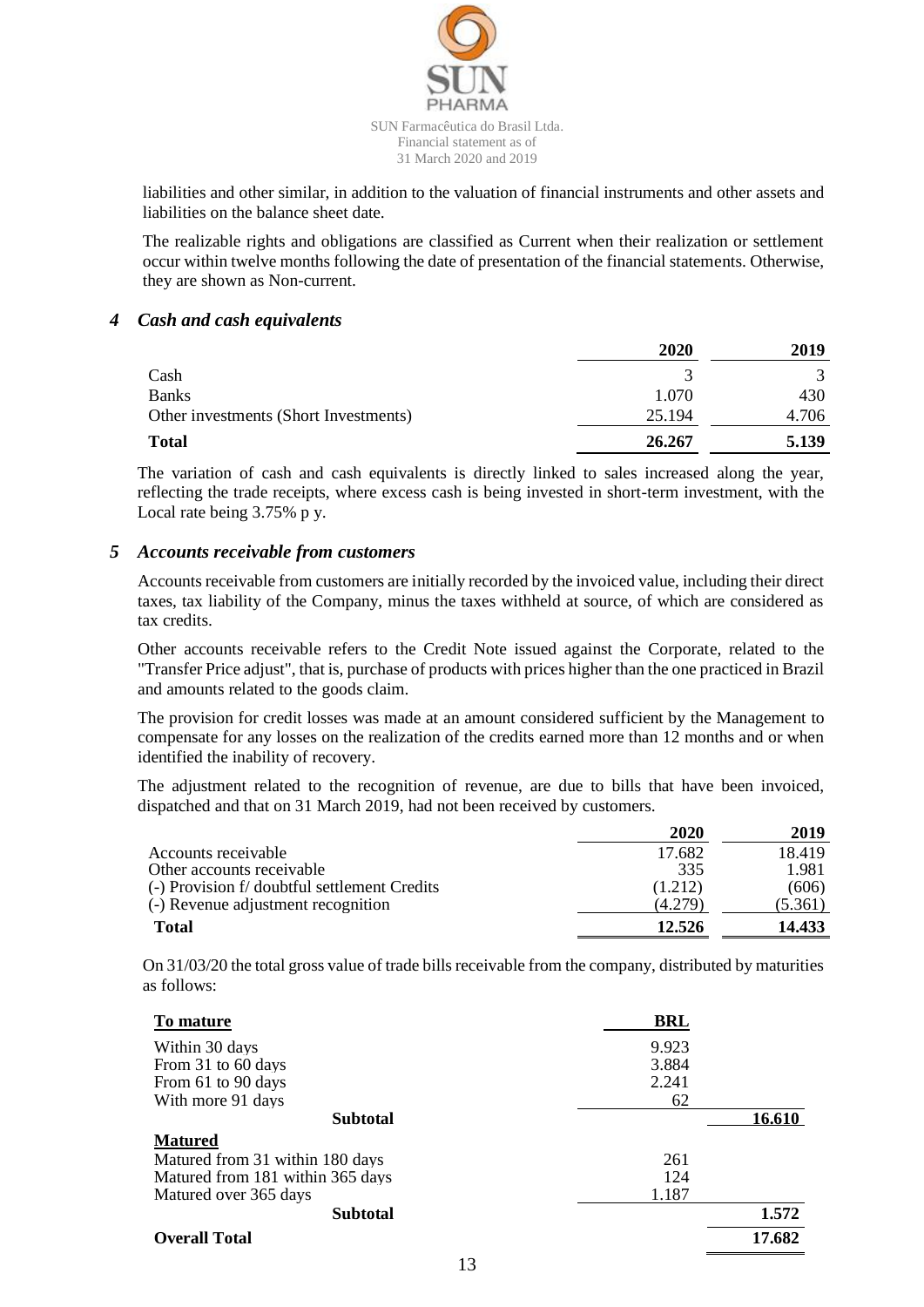

### *6 Inventories*

|                                                   | 2020    | 2019     |
|---------------------------------------------------|---------|----------|
| <b>Products for Resale</b>                        | 9.980   | 22.889   |
| <b>Adjust Revenue Recognition - Cogs</b>          | 1.729   | 2.403    |
| Raw material                                      | 336     | 586      |
| Packaging materials                               | 49      | 440      |
| Goods in transit – Goods                          | 7.814   | 7.387    |
| <b>Customs Broker</b>                             | 320     | $\Omega$ |
| <b>Others</b>                                     | 173     | 396      |
| (-) Adjustment Net Val of Realization             | (25)    | (405)    |
| (-) Adjustment Recoverable Val. Est. Obsolete (a) | (2.458) | (6.557)  |
| <b>Total</b>                                      | 17.918  | 27.139   |

The balance figured in the accounts identified above as (a) - shelf life of inventories, to mature in the next 6 months and without moving for more than 1 year, management has made the adjustment and awaits the approval of Regulatory Heath Agency for them to be destroyed.

In accordance with restrictions imposed by the Government in confronting of Covid-19 Pandemic, we did not make physical inventory, and as historically there have never been major variations in these counts, we have not identified any risk regarding the numbers reported here.

#### **7** *Current tax asset*

|                       | 2020 | 2019 |
|-----------------------|------|------|
| VAT on fixed assets   | 145  |      |
| TDS recoverable       | 113  | 149  |
| Other tax recoverable | 18   |      |
| Total                 | 276  | 168  |

#### *8 Fixed assets*

The company has conducted tests of impairment in all its assets and found losses by devaluation. Another change is the adoption of CPC 06, which as of April 2019, the company began to present its Assets - Right of Use (Net Present Value of the Lease Contract) and its Lease Liabilities (Net Present Value of the Lease Payable, restated by interest). The Right of Use is amortized over the term of the contract and its effects are reflected in the result.

| <b>Fixed Assets</b>             |                |                      | 2020                                   | 2019         |                         |  |  |
|---------------------------------|----------------|----------------------|----------------------------------------|--------------|-------------------------|--|--|
| Descriptions.                   | Annual<br>rate | Gross<br><b>Book</b> | (-) Accumulated<br><b>Depreciation</b> | <b>Total</b> | <b>Previous</b><br>Year |  |  |
| Land                            |                | 118                  |                                        | 118          | 118                     |  |  |
| <b>Buildings</b>                | 4%             | 8.098                | (2.681)                                | 5.417        | 4.094                   |  |  |
| Installations                   | 10%            | 883                  | (513)                                  | 370          | 498                     |  |  |
| Computer Equipment's            | 20%            | 933                  | (520)                                  | 413          | 189                     |  |  |
| Vehicles                        | 8,33%          | 368                  | (243)                                  | 125          | 205                     |  |  |
| Plant and Machinery             | 10%            | 8.417                | (4.847)                                | 3.570        | 3.764                   |  |  |
| Furniture and fixture           | 10%            | 389                  | (215)                                  | 174          | 141                     |  |  |
| Rental of Vehicles and Office   |                | 551                  | (347)                                  | 204          | $\theta$                |  |  |
| Tools and devices               | 7,14%          | 751                  | (560)                                  | 191          | 216                     |  |  |
| <b>CWIP</b>                     |                | 683                  |                                        | 683          | 1.039                   |  |  |
| <b>Subtotal of Fixed assets</b> |                | 21.191               | (9.926)                                | 11.265       | 10.264                  |  |  |
| <b>Impairment test</b>          |                |                      |                                        | (3.464)      | (3.464)                 |  |  |
| <b>Total of Fixed assets</b>    |                |                      |                                        | 7.801        | 6.800                   |  |  |

Balance of account property, plant and equipment accounts for the period from April 1, 2019 to March 31, 2020 as follows: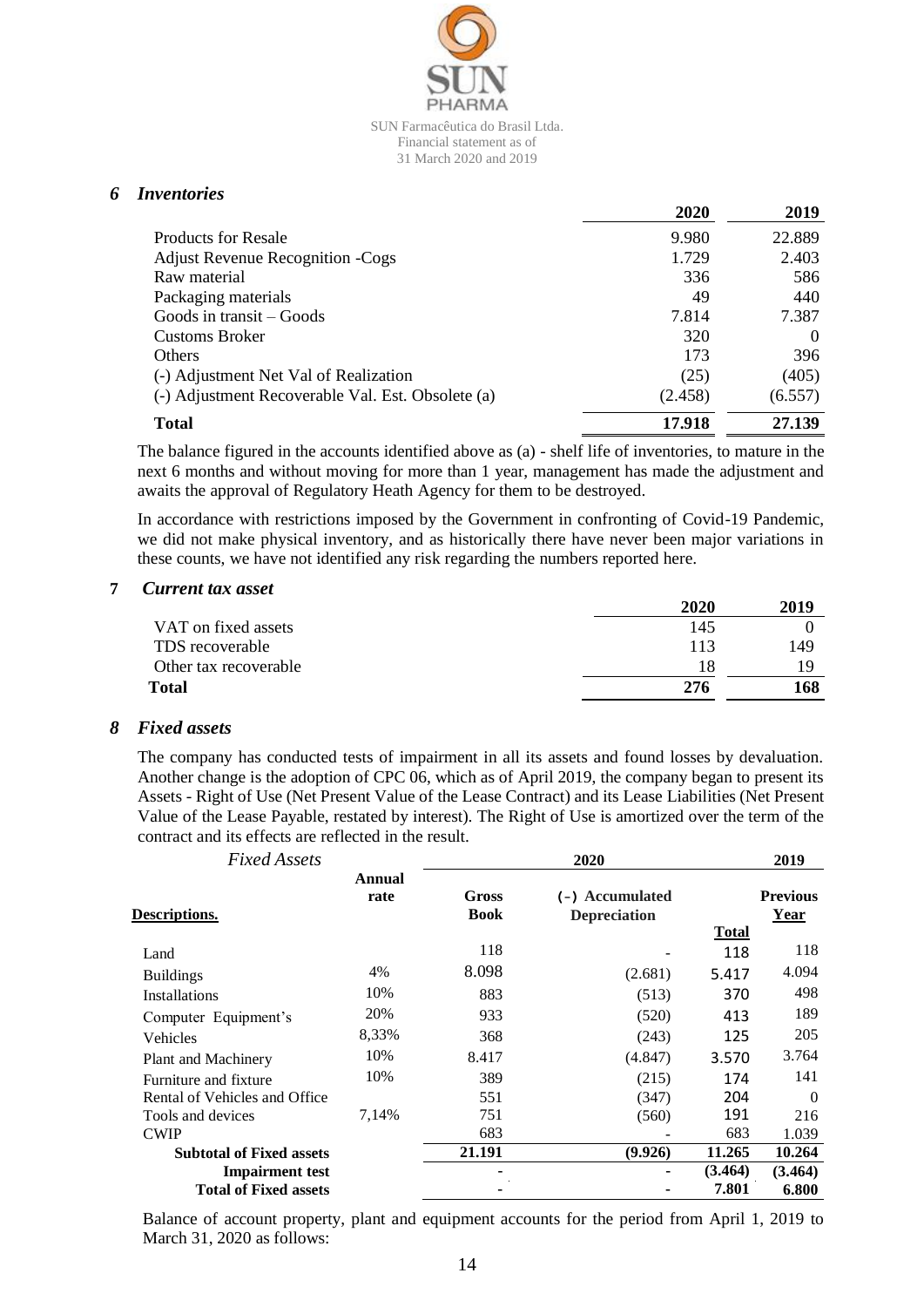

# *Cost evolution*

| <b>Descriptions.</b>          | <b>Useful</b><br>Life | <b>Opening</b><br><b>Balance</b> | $^{(+)}$<br>Income | ( – )<br>Out | <b>Trasfer</b> | <b>Closing</b><br><b>Balance</b> |
|-------------------------------|-----------------------|----------------------------------|--------------------|--------------|----------------|----------------------------------|
| Land                          |                       | 118                              |                    |              |                | 118                              |
| <b>Buildings</b>              | 25                    | 6.501                            | 1.241              |              | 356            | 8.098                            |
| <b>Installations</b>          | 10                    | 1.335                            |                    | (452)        |                | 883                              |
| Computer Equipment's          | 5                     | 624                              | 309                |              |                | 933                              |
| Vehicles                      | 5                     | 420                              |                    | (52)         |                | 368                              |
| Plant and Machinery           | 10                    | 8.533                            | 48                 | (164)        |                | 8.417                            |
| Furniture and fixture         | 10                    | 345                              | 61                 | (17)         |                | 389                              |
| Tools and devices             | 20                    | 751                              |                    |              |                | 751                              |
| Rental of Vehicles and Office |                       | $\Omega$                         | 551                |              |                | 551                              |
| <b>CWIP</b>                   |                       | 1.039                            |                    |              | (356)          | 683                              |
| <b>Total of Fixed assets</b>  |                       | 19.666                           | 2.210              | (685)        |                | 21.191                           |

### *Depreciation Evolution*

|                               |                           |                                  |                        |              | 2020                             |
|-------------------------------|---------------------------|----------------------------------|------------------------|--------------|----------------------------------|
| Descriptions.                 | <b>Annual Tax</b><br>rate | <b>Opening</b><br><b>Balance</b> | $(+)$<br><b>Income</b> | ( – )<br>Out | <b>Closing</b><br><b>Balance</b> |
| <b>Buildings</b>              | 4%                        | 2.407                            | 274                    |              | 2.681                            |
| <b>Installations</b>          | 10%                       | 837                              | 39                     | (363)        | 513                              |
| Computer Equipment's          | 20%                       | 436                              | 84                     |              | 520                              |
| <b>Vehicles</b>               | 20%                       | 215                              | 59                     | (31)         | 243                              |
| Plant and Machinery           | 10%                       | 4.770                            | 198                    | (121)        | 4.847                            |
| Furniture and fixture         | 10%                       | 203                              | 22                     | (10)         | 215                              |
| Tools and devices             | 20%                       | 535                              | 25                     |              | 560                              |
| Rental of Vehicles and Office |                           |                                  | 347                    |              | 347                              |
| <b>Total of Fixed assets</b>  |                           | 9.403                            | 1.048                  | (525)        | 9.926                            |

#### *Impairment Test Evolution*

|                       |                                  |                 |             | 2020                    |
|-----------------------|----------------------------------|-----------------|-------------|-------------------------|
| Descriptions.         | <b>Opening</b><br><b>Balance</b> | $(+)$<br>Income | е.<br>$Out$ | <b>Previous</b><br>Year |
| <b>Buildings</b>      | (420)                            |                 |             | (420)                   |
| <b>Installations</b>  | (19)                             |                 |             | (19)                    |
| Computer Equipment's  | (2)                              |                 |             | (2)                     |
| Plant and Machinery   | (2.793)                          |                 |             | (2.793)                 |
| Furniture and fixture | (61)                             |                 |             | (61)                    |
| Tools and devices     | (169)                            |                 |             | (169)                   |
| Total Impairment (a)  | (3.464)<br>-                     |                 |             | (3.464)                 |

(a) As per management decision, plant in Goiania has stopped oj local manufacturing w.e.f. Feb 2017. The primary reasons behind this shutdown, was driven by the three following factors:

 $\checkmark$  Significantly higher investments were projected as requisites to have more economic levels of production;

 $\checkmark$  Low capacity of plant, inefficient machineries and production lines having led to high overheads, and therefore high cost per unit, making the products being manufactured have low margins, rendering them economically unviable;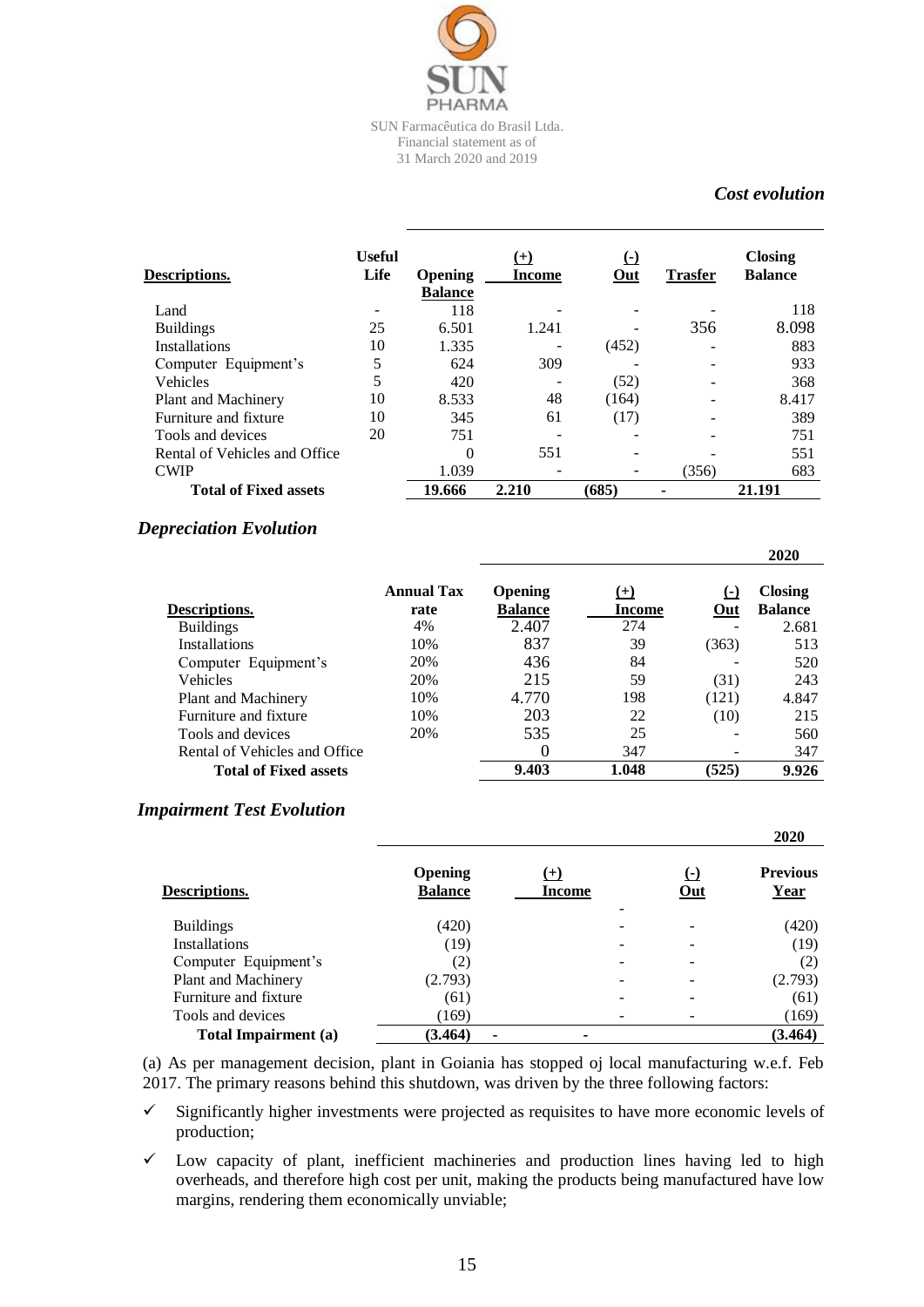

 $\checkmark$  Denial of registration for new products to be manufactured at Goiania plant, also erased the opportunity for further absorption of overheads, and rendering products manufactured here, yield reasonable margins.

# *9 Suppliers*

| Social contributions payable            | 2020   | 2019   |
|-----------------------------------------|--------|--------|
| Intercompany - Principal                | 24.501 | 30.610 |
| Intercompany – Unrealized exchange rate | 8.347  | 720    |
| Intercompany - In Transit               | 7.814  | 7.387  |
| Intercompany - TP adjusts               | 6.975  |        |
| <b>Other Suppliers</b>                  | 100    | 53     |
| <b>Subtotal</b>                         | 48.298 | 38.770 |

The outstanding in USD to pay Sun Pharmaceutical is BRL 9.271 Mn, this amount consists of goods imports and debit note, which is related to the transfer price adjustment, required by India, the company's exposure to the risk of currency and credit related to suppliers and other accounts payable are disclosed in Note 20 section (v).

# *10 Taxes and contributions payable*

| Social contributions payable                      | 2020  | 2019  |
|---------------------------------------------------|-------|-------|
| INSS payable on payroll                           | 339   | 300   |
| <b>INSS</b> withheld at source                    | 10    |       |
| FGTS on payroll                                   | 77    | 68    |
| PIS/COFINS/CSSL/ISS withheld at source            | 13    | 10    |
| <b>Subtotal</b>                                   | 439   | 385   |
| Taxes payable                                     |       |       |
| Income tax withheld at source                     | 246   | 243   |
| <b>ICMS</b> on Sales                              | 988   | 954   |
| (-) Adjustment of ICMS on revenue recognition (a) | (532) | (577) |
| Provision for ICMS on WO Stock                    | 418   | 1.115 |
| <b>Others</b>                                     |       | 4     |
| <b>Subtotal</b>                                   | 1.127 | 1.739 |
| <b>Total</b>                                      | 1.566 | 2.124 |

(a) The adjustment of VAT (ICMS) is related to revenue recognition of invoices revenue that have been invoiced, dispatched and that on 31 March 2019, had not been received by customers.

May, 2017, as per ordinance 114/2017-GSF, Sun Farmacêutica do Brasil Ltda. Has received/signed the Special Tax Agreement with the Government of the State of Goiás, aiming investments in the local structure/expansion of its industrial unit located in Goiânia.

"Comex Produzir" is the Program of the Government of the State of Goiás that provides an incentive for the deployment, expansion or revitalization of facilities, stimulating investment, technological renovation and the increase of state competitiveness focusing on creation of jobs, income and reduction of the social and regional inequalities.

The tax authorities has authorized as equivalent percentage of 65% on the value of the ICMS debit balance, corresponding to the interstate rate that it carries out with goods and goods imported directly by the agreement, by means of a secondary zone port structure in the State of Goiás.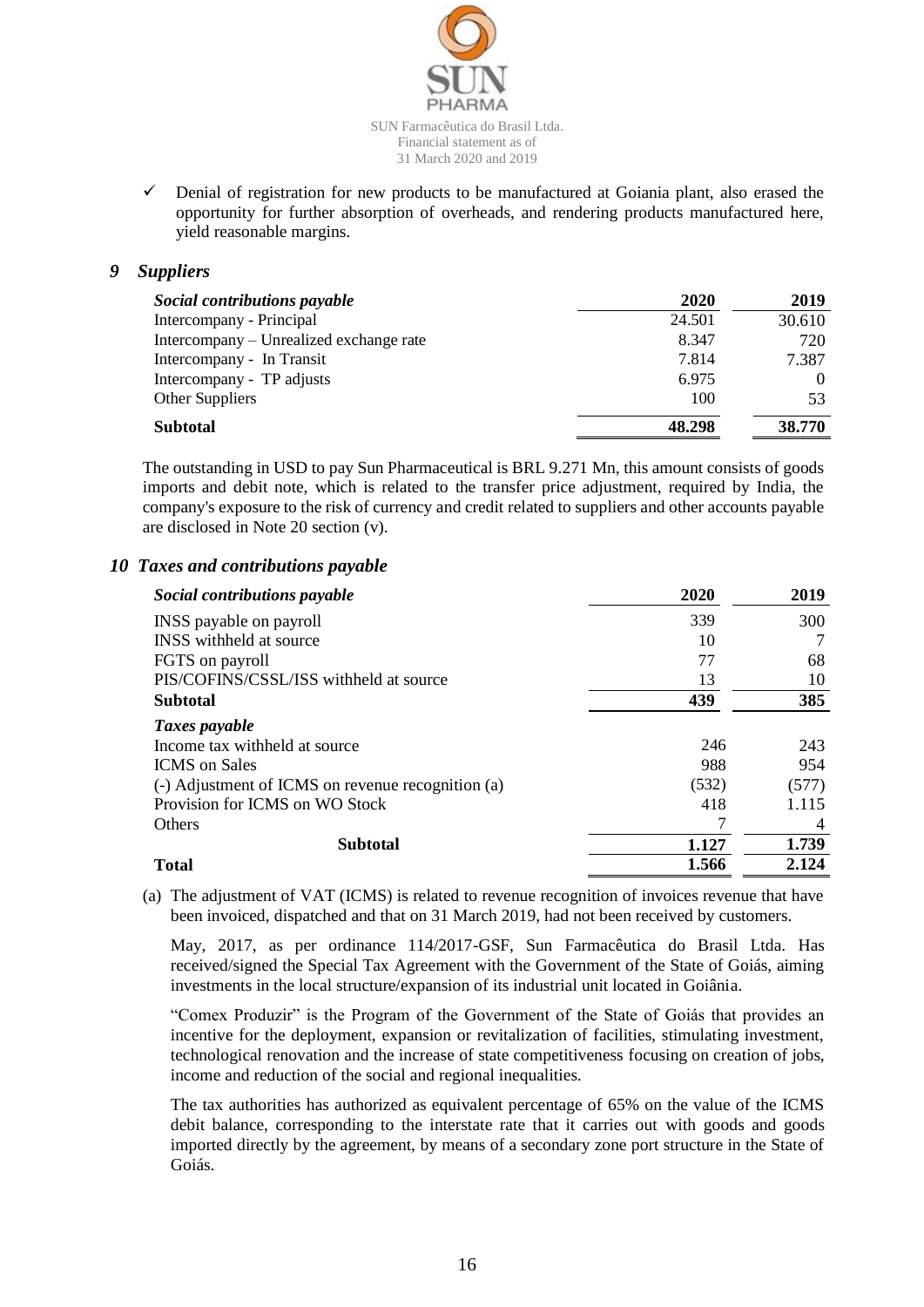

# *11 Labor Obligation to Pay*

|                                           | 2020  | 2019  |
|-------------------------------------------|-------|-------|
| <b>Salaries</b>                           | 636   | 517   |
| 13 <sup>th</sup> Salary and Tax Provision | 273   | 243   |
| Vacation and Tax Provision                | 1.609 | 1.207 |
| Total                                     | 2.518 | 1.967 |

# *12 Other Provisions*

|                                                         | 2020     | 2019  |
|---------------------------------------------------------|----------|-------|
| Sales Commission payable (a)                            | 105      | 193   |
| Bonus on performance provision for Dismissal payable to |          |       |
| personnel                                               | 1.158    | 1.160 |
| Expenses with development of new products               | $\theta$ |       |
| Provisions for returns                                  | 2.229    | 806   |
| Provision for Selling expenses (b)                      | 549      | 2.421 |
| Income Tax provision                                    | 423      |       |
| Administrative services payable (c)                     | 841      | 1.157 |
| <b>Total</b>                                            | 5.305    | 5.814 |

- a) The company uses autonomous Sales Representatives, hired in accordance with the Law no. 4.886, as of 09 December 1965, where they are compensated by a fixed percentage on sales, primary and secondary. Provision for termination agreement  $(1/12 + 1/3)$  in the amount of BRI 84 has been done, as determined by the legislation.
- b) Provisions related to fairs and congresses have been constituted, whose calendar began in March and up to June /19, as well as the gifts that will be offered in the fairs, totaling the amount of BRL 916.

Another point is related to provisions for financial discounts that will be granted to customers, due to delayed delivery to the administrative bodies, resulting in penalties in the amount of BRL 1.399 Mn , and 2020 was BRL 201.

c) Quality control coordinates the technology transfer activity of 37 products, originating from Ranbaxy, and for that purpose we have provisioned the cost of BRL 742 related to materials, services and equipment qualification.

# *13 Contingencies*

The company is defendant in lawsuits and in administrative proceedings before various courts and governmental bodies, arising from the normal course of operations, involving tax, labor, civil aspects and other matters.

Management, based on information from their legal advisors, analysis of lawsuits pending and, regarding labor actions, based on previous experience relating to the amounts claimed, made provision in an amount considered sufficient to cover the probable estimated losses with the lawsuits in course, as follows:

|       |           | 2020                              |            | 2019       |
|-------|-----------|-----------------------------------|------------|------------|
|       | Provision | <b>Judicial</b><br><b>Deposit</b> | <b>Net</b> | <b>Net</b> |
| Labor | 119       |                                   | 119        | 246        |
|       | 119       |                                   | 119        | 246        |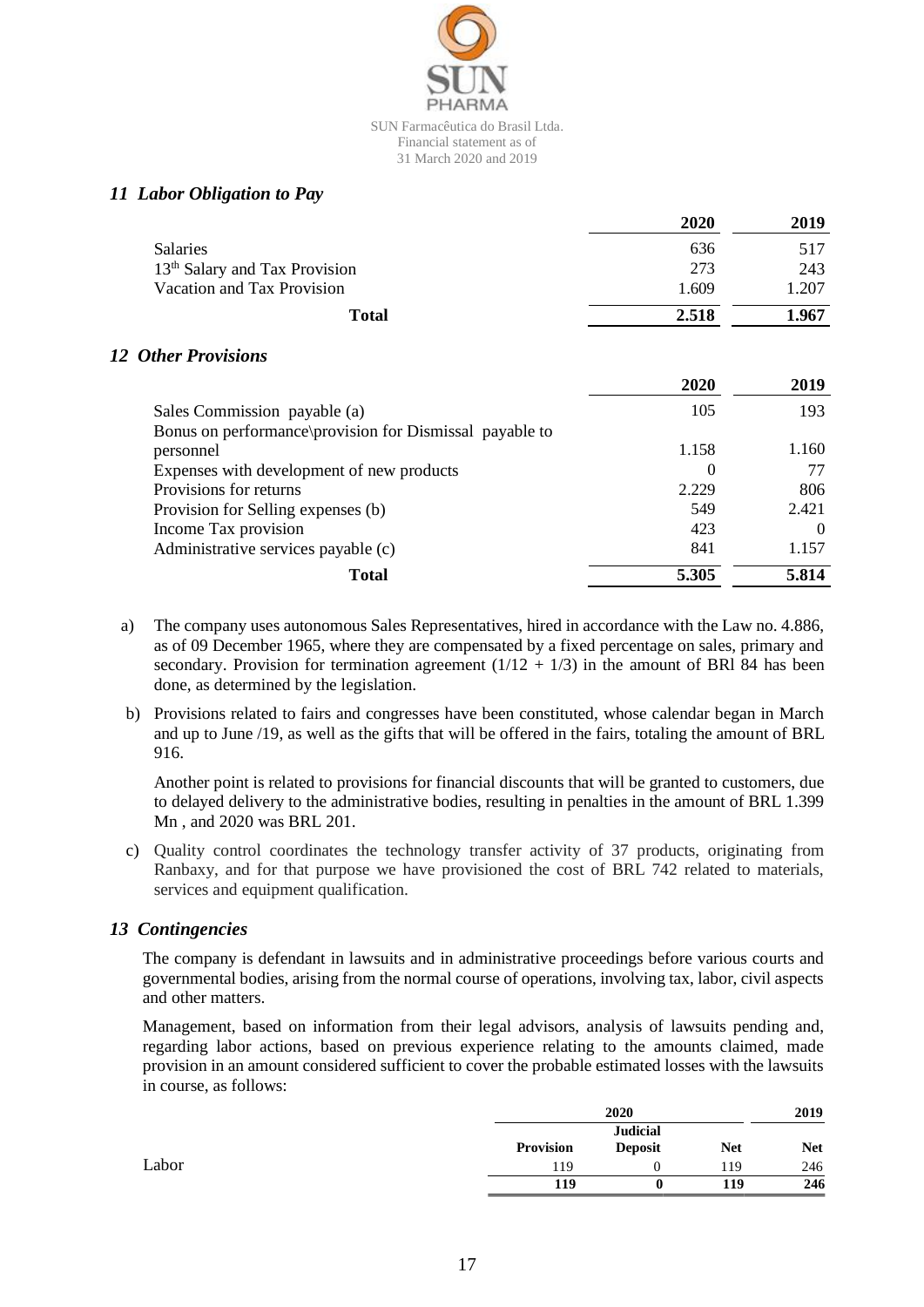

31 March 2020 and 2019

# **Lawsuit statuses on the period**

|       | 2019<br><b>Gross initial</b> Addition to<br>balance |    | provision Retirement | 2020<br>Judicial<br><b>Deposit</b> | <b>Final Net</b><br><b>Balance</b> |
|-------|-----------------------------------------------------|----|----------------------|------------------------------------|------------------------------------|
| Labor | 246                                                 | 47 | (174)                | $\overline{\phantom{a}}$           | 119.                               |
|       | 246                                                 | 47 | (174)                | $\blacksquare$                     | 119                                |

There are other lawsuits assessed by legal advisors as being of possible or remote risk, amounting to BRL 600 (BRL 1.192 in 2019) for which no provision was made, bearing in mind that the accounting practices adopted in Brazil does not require their accounting.

# *a.Summary of labor processes*

On 31 March 2020, the Company has 4 cases of labor complaints. In accordance with the legal advisors, 1 case is classified with risk of probable loss, and other 3 cases are classified with risk of loss as possible and remote. The loss estimate is made, in accordance with the opinion of the advisors, and are duly updated regarding interests and their respective taxes.

# *b.Summary of civil processes*

As of March 31, 2020, the Company had a total of 8 cases of complaints involving commercial representation issues. According to the legal advisors, 3 cases are classified as probable loss risk, 5 cases are classified as possible and remote loss risk, which are not part of the provision. The estimated loss is in accordance with the opinion of the legal advisors, and they are duly updated of interest and their respective taxes.

# *14 Transaction with Related parties*

| <b>Loans</b>             | 2020    | 2019    |
|--------------------------|---------|---------|
| - Alkaloida Chemical ZRT | 190.045 | 142.449 |
| Total                    | 190.045 | 142.449 |

On March 31, 2020, the outstanding in US Dollar (US\$) to Alkaloida is the US\$ 36.556 Mn with an interest rate of 0% p.y., normally the amounts due are renegotiated.

# *15 Net Equity*

Share capital is composed of 5,573 shares, (BRL 5.573 2018) fully subscribed and paid, represented by 5,573,482 shares, being on the nominal value of BRL 1.00 each, which are distributed as follows:

| <b>Quota Holder</b>                          |         |            |       |
|----------------------------------------------|---------|------------|-------|
| <b>Partners</b>                              | Country | 31/03/2020 | $\%$  |
| Alkaloida Chemical Company ZRT               | Hungria | 5.550      | 99.58 |
| Sun Pharma Holding                           | Índia   | 19         | 35    |
| <b>Sun Pharmaceutical Industries Limited</b> | Índia   | 4          |       |
|                                              |         | 5.573      | 100%  |

The capital was registered with the Brazilian Central Bank in order to enable the company to transfer profits abroad and to repatriate the foreign capital invested.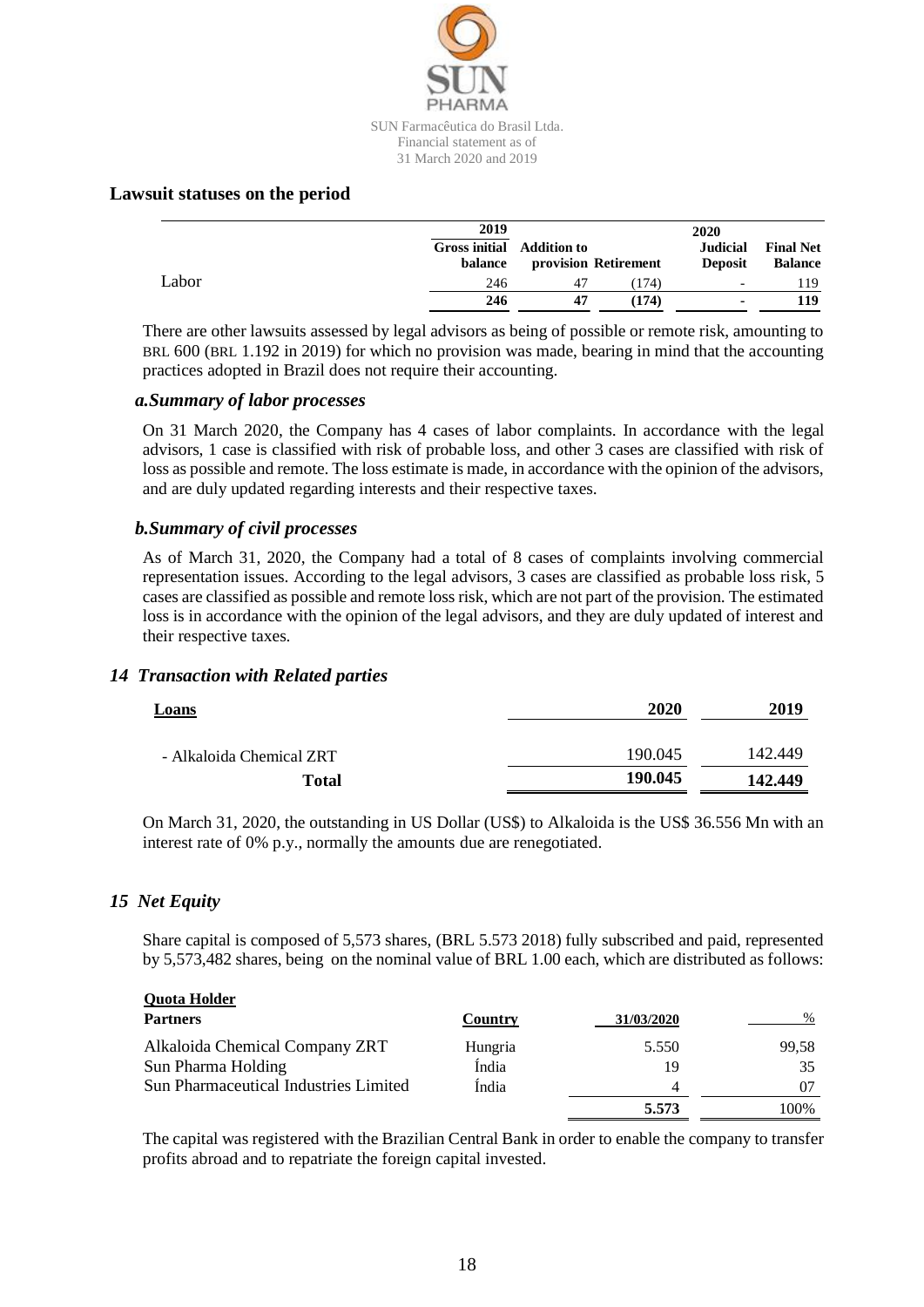

# *16 Operating Revenue*

|                                      | 2020     | 2019     |
|--------------------------------------|----------|----------|
| Resale of Goods                      | 128.241  | 82.056   |
| Resale of samples for bioequivalence | 272      | 13       |
| Tax Benefit                          | 5.011    | 3.287    |
| Gross revenue from sales             | 133.524  | 85.356   |
| Taxes on sales and resales           | (16.024) | (9.569)  |
| Discounts given                      | (1.083)  | (1.587)  |
| <b>Sales Returns</b>                 | (4.188)  | (2.031)  |
| (-) Sales Deduction                  | (21.295) | (13.187) |
| <b>Operating Revenue</b>             | 112.229  | 72.169   |

The company's sales on the domestic market are currently directed to distributors, networks of pharmacies, distributor hospitals.

The financial discounts refer to hospital products that were not delivered, and the customer received some kind of penalty in which, because we were co-responsible, we had to pay them back.

# *17 Expenses with sales*

|                                  | 2020  | 2019  |
|----------------------------------|-------|-------|
| Advertising and Publicity        | 76    | 319   |
| Promotional campaigns            | 650   | 335   |
| Fairs; Congresses and events (a) | 985   | 759   |
| Promotional material (b)         | 803   | 1.443 |
| <b>Travel Expenses</b>           | 895   | 1.256 |
| Other promotional expenses       | 424   | 583   |
|                                  | 3.833 | 4.695 |

(a) Throughout 2019, Sun Brazil participated in the main congresses and fairs related to Oncological Drugs, aiming to promote the Sun Brazil brand.

(b) With launches of 3 new molecules, Sun Pharma has invested in promotional material, aiming the development with the doctors, health plans and clinics.

# *18 General and Administrative Expenses*

|                                          | 2020   | 2018   |
|------------------------------------------|--------|--------|
| Personal                                 | 19.194 | 17.879 |
| <b>Equipment Maintenance</b>             | 545    | 366    |
| <b>Rent Expenses</b>                     | 20     |        |
| <b>Power Expenses</b>                    | 452    | 372    |
| Provision / Expenses with contingencies  | (30)   | 414    |
| <b>Travel Expenses</b>                   | 202    | 217    |
| Commissions Expenses and Sales Incentive | 1.505  | 1.358  |
| Service Provided                         | 1.047  | 622    |
| Regulatory (a)                           | 1.819  | 1.897  |
| Quality Control (b)                      | 3.817  | 1.778  |
| Taxes and fees                           | 156    | 333    |
| Other administrative expenses (c)        | 2.645  | 1.891  |
| Depreciation and amortization            | 1.075  | 708    |
|                                          | 32.477 | 27.835 |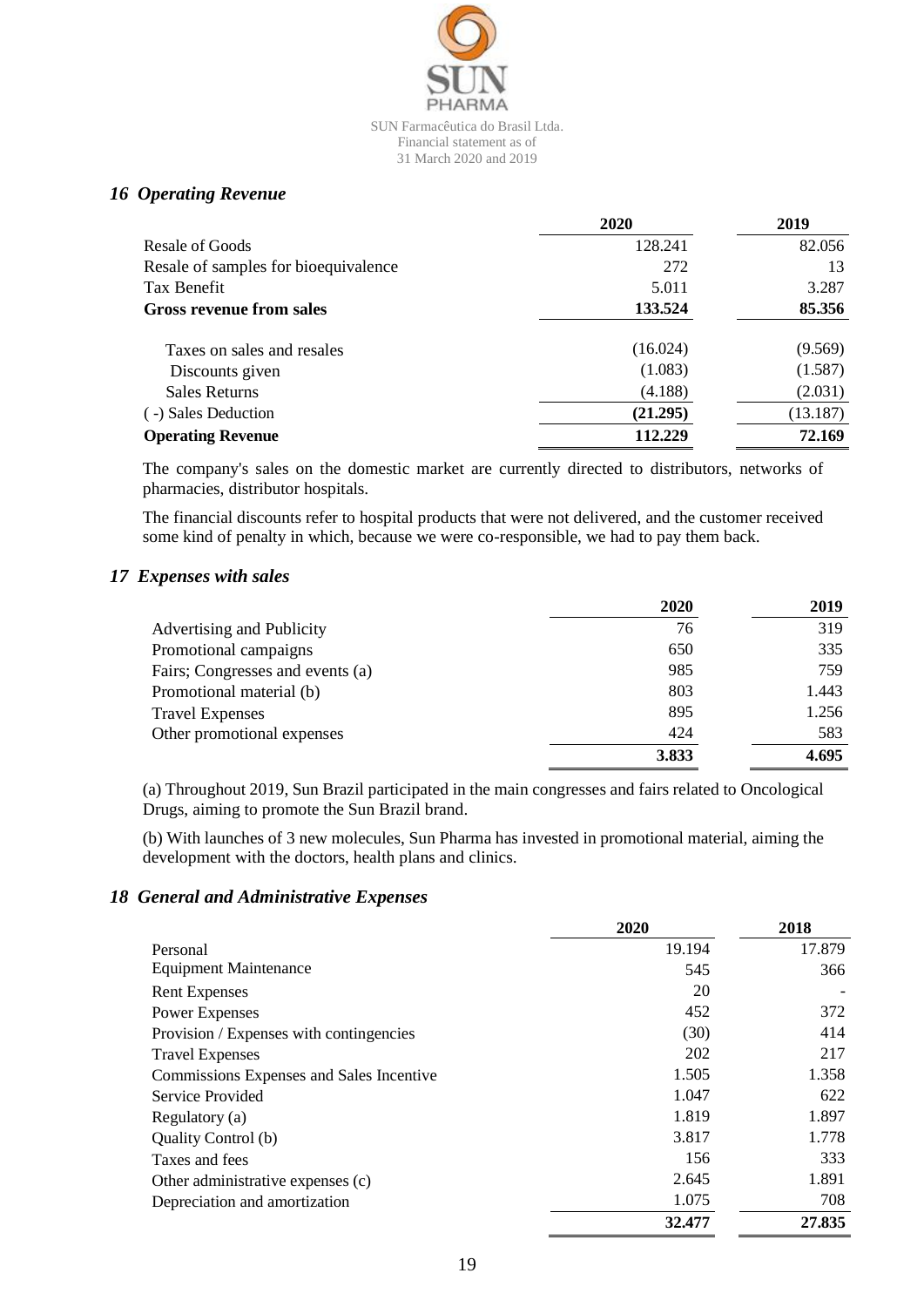

- (a) Regulatory expenses are related to the development of new 17 products, of which amounts are spent with a bioequivalence study and pharmaceutical consulting, as well as the provision of Anvisa's rate differences as informed above.
- (b) Expenses with QC Control, related to Tech transfer process of Ranbaxy products, which from 2020, will have the QC/QA shared with Sun Farmaceutica do Brasil, this process aims to reduce the costs with consumables.
- (c) The main expenses booked in other administrative expenses are related to Provision for doubtful BRL 606 and warehouse expenses BRL 1,081, among other small expenses.

# **Financial expenses 2020 2019** Interests  $0$  (2.107) Exchange rate (56.747) (24.372) Others  $(75)$   $(70)$ **(56.822) (26.549) Financial revenues** Interests 25 38 Interest on financial investments 558 594 Others 18 6 **602 638 (56.221) (25.911)**

# *19 Net financial (expenses) revenue*

# *20 Insurance coverage*

The company has hired with Tokyo Marine Seguradora no. 180.0000929165, a property insurance, which aims to guarantee covers for possible claims, together with all the addresses of the company in the Brazilian territory. The amounts contracted are considered sufficient to cover possible claims, considering the nature of their activity.

On 31 March 2020, the coverage of insurance against operational risks was composed by BRL 50.00 Mn.

# *21 Financial Instruments*

# *(i) Identification and valuation of financial instruments*

The accounting balances of financial instruments such as cash, accounts receivable, taxes, loans and financing, when compared with the values that could be obtained on their negotiation in an active market or, in their absence, with its net present value is adjusted based on the prevailing rate of interest on the market approach, substantially, their corresponding market values.

# *(ii) Credit risk*

It arises from the possibility of the company suffering losses arising from defaults of their counterparts or depositary financial institutions of resources or financial investments. To mitigate these risks, the company adopts as a practice analysis of financial and equity status of its operations, as well as the definition of credit limits and permanent monitoring of open positions. Regarding financial institutions, the Management only carries out transactions with reputable financial institutions and of low risk, assessed by rating agencies.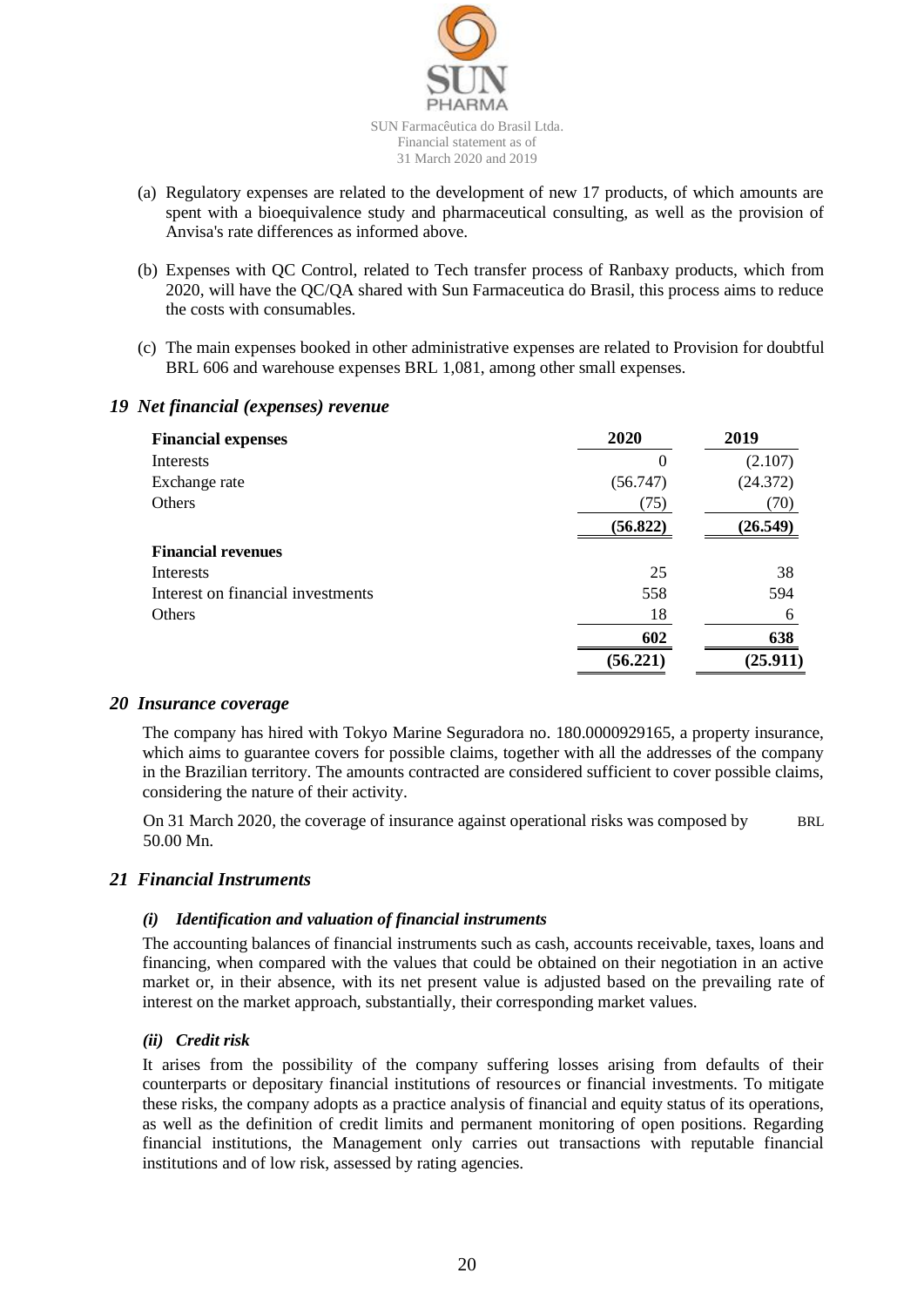

### *(iii) Risk of price of the goods sold*

It arises from the possibility of oscillation of market prices of products marketed by the company. These price fluctuations can cause substantial changes in their income and their costs. To mitigate these risks, Management permanently monitors the local and international markets, seeking to anticipate the price movements.

#### *(iv) Interest rate risk*

It arises from the possibility of the company suffering gains or losses arising from fluctuations in interest rates levied on its financial assets and liabilities. Aiming to mitigate this type of risk, Management seeks to diversify the acquisition of resources in terms of rates fixed or floating.

### *(v) Exchange rate risk*

The associated risk arises from the possibility of the company coming to incur losses due regarding fluctuations in exchange rates, which increase the values obtained on the market. On 31 March 2018 the company had liabilities, denominated in foreign currency, there is no financial instrument to protect this exposure on that date.

|           | 2019       | 2019       |
|-----------|------------|------------|
|           | <b>USD</b> | <b>USD</b> |
| Suppliers | 9.271      | 9.936      |
| Loans     | 36.556     | 36.556     |
|           | 45.827     | 46.492     |
|           |            |            |

The following exchange rates were applied during the year:

|              |        |                             | Closure Rate on the date of the |        |
|--------------|--------|-----------------------------|---------------------------------|--------|
| Average Rate |        | <b>Financial Statements</b> |                                 |        |
|              | 2020   | 2019                        | 2020                            | 2019   |
|              | 4.1676 | 3.7844                      | 5.1987                          | 3.8967 |

# *Exchange Rate Sensitivity Analysis*

The Company has liabilities linked to foreign currency in the balance sheet as of 31 March 2020, and for the purposes of analysis of sensitivity, adopted as a likely scenario the rate of BRL 5,30.

Therefore, the table below shows the simulation of the unrealized exchange rate effects in the future outcome in scenarios of increases and reductions:

|                            | Scenarios (increase) |                 |         |
|----------------------------|----------------------|-----------------|---------|
| <b>Exchange Rate Risk</b>  | <b>Likely</b>        | <b>Possible</b> | Remote  |
| Scenarios and price levels | 5,30                 | 5,50            | 5,60    |
| Passive Position           | 242.883              | 252.049         | 256.631 |
| Total net effect           | 4                    | 14              | 18      |